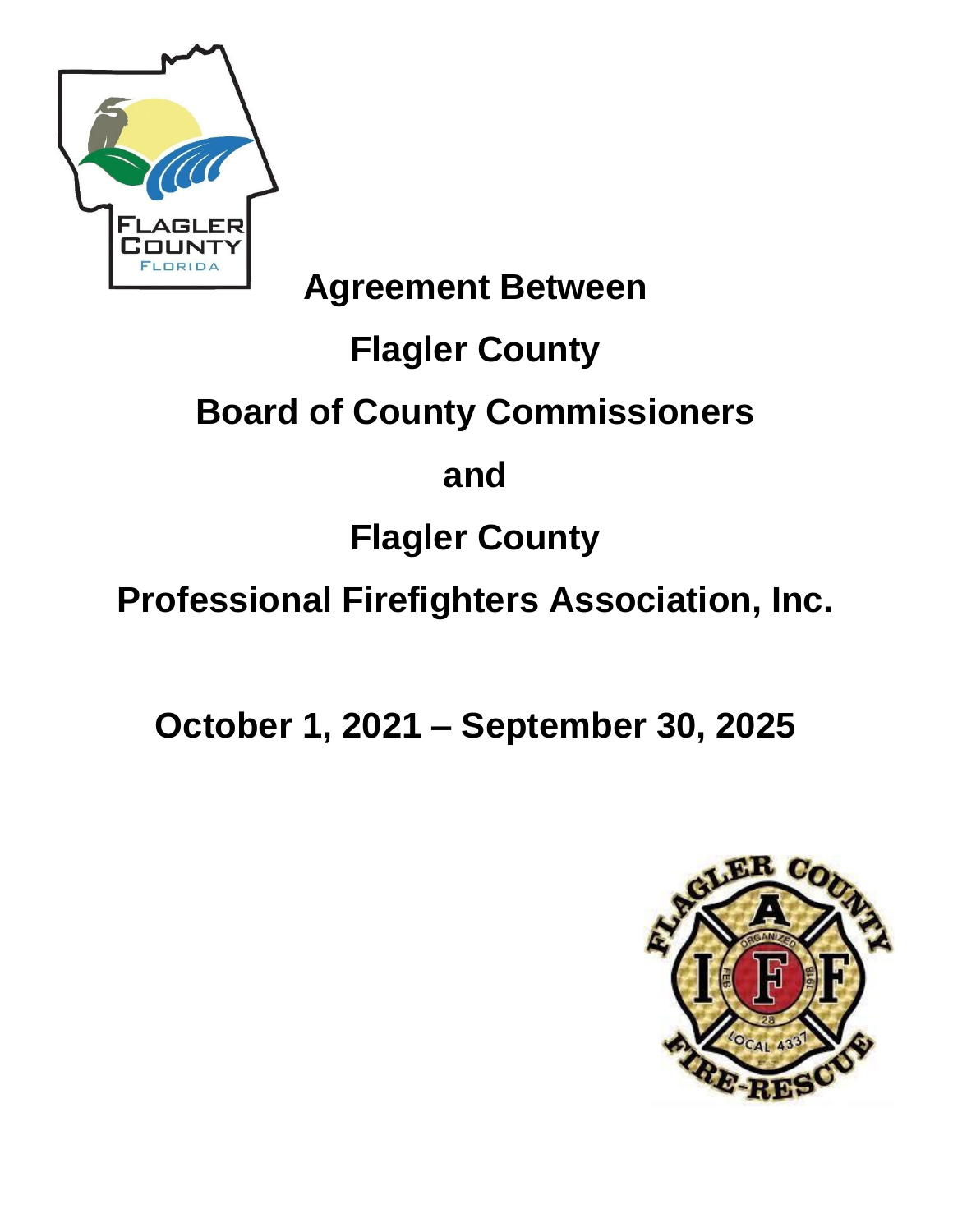#### **Table of Contents**

<span id="page-1-0"></span>

| ARTICLE 37: SEPERATION FROM SERVICE DUE TO PHYSICAL or MENTAL LIMITATIONS 26 |  |
|------------------------------------------------------------------------------|--|
|                                                                              |  |
|                                                                              |  |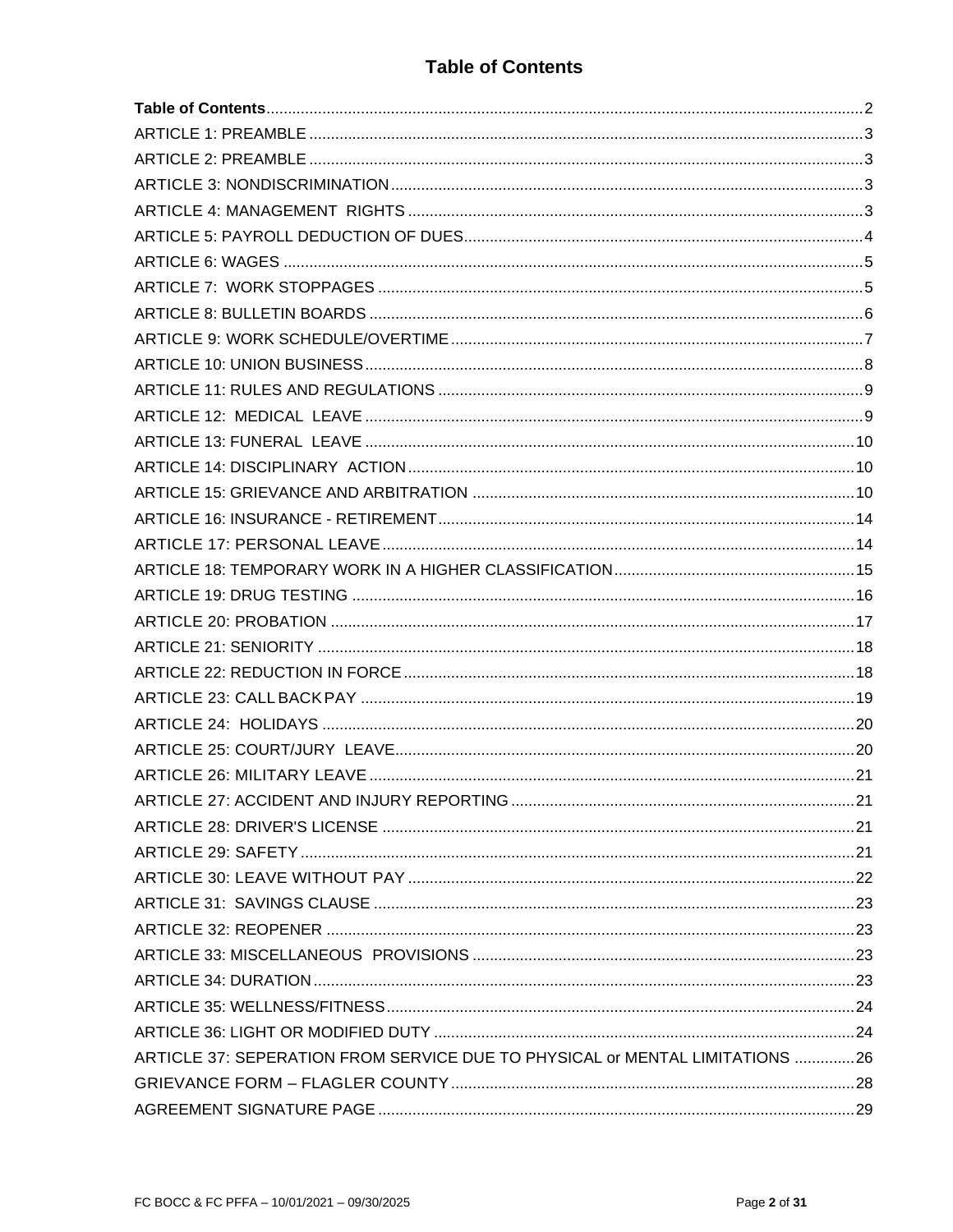## **1 ARTICLE 1: PREAMBLE**

<span id="page-2-0"></span>1.1 This Agreement is entered into by and between the Flagler County Board of County Commissioners, herein referred to as the "County" and the Flagler County Professional Firefighters Association Inc., herein referred to as the "Union". It is the purpose of this Agreement to provide the best service possible in the most efficient manner; to maintain harmonious relations between the County and the Union; to provide for equitable and peaceful adjustment of differences which may arise, and to establish proper standards and conditions of employment.

## **2 ARTICLE 2: PREAMBLE**

- <span id="page-2-1"></span>2.2 The County recognizes the Union as the exclusive bargaining agent for wages, hours, and other terms and conditions of employment for all employees in the job classifications included in PERC Certification No. 1554. All other employees shall be excluded from the bargaining unit and shall not be covered by the terms of this agreement. The covered employees are as listed: All full-time employees of the Flagler County Board of County Commissioners in the following classifications: EMT, Firefighter/EMT, Paramedic, Firefighter/Paramedic, Lieutenant Firefighter/Paramedic, and Lieutenant Firefighter/EMT.
- <span id="page-2-2"></span>2.3 In the event the County exercises its right to create any new or alter an existing job classification, the Union shall have the right to petition the Florida Public Employees Relations Commission to request inclusion or exclusion of any such new or altered job classification in/from the certified bargaining unit.

## **3 ARTICLE 3: NONDISCRIMINATION**

3.1 The County, the Union, and any employee covered hereunder agree not to discriminate against any employee for his or her activity on behalf of, or membership in, the Union. Further, the County, the Union, and any employees covered hereunder agree not to discriminate against any employee for his or her activity in opposition to the Union and/or his or her failure or refusal to join the Union. The County and the Union agree that there shall be no discrimination against any employee because of sex, race, color, creed, national origin, handicap, religion, age, sexual orientation or marital status; provided, however, that nothing herein shall restrict the County from taking any action to promote or implement equal employment opportunity and affirmative action.

## **4 ARTICLE 4: MANAGEMENT RIGHTS**

<span id="page-2-3"></span>4.1 The County reserves and retains all rights, powers, prerogatives, and authority customarily exercised by management, except as expressly limited by Florida Statute 447.209, Public Employer's Rights in Article 4.2 or as modified by a specified provision of this Agreement. Florida Statue 447.209, Public Employer's Rights: It is the right of the employer to determine unilaterally the purpose of each of its constituent agencies,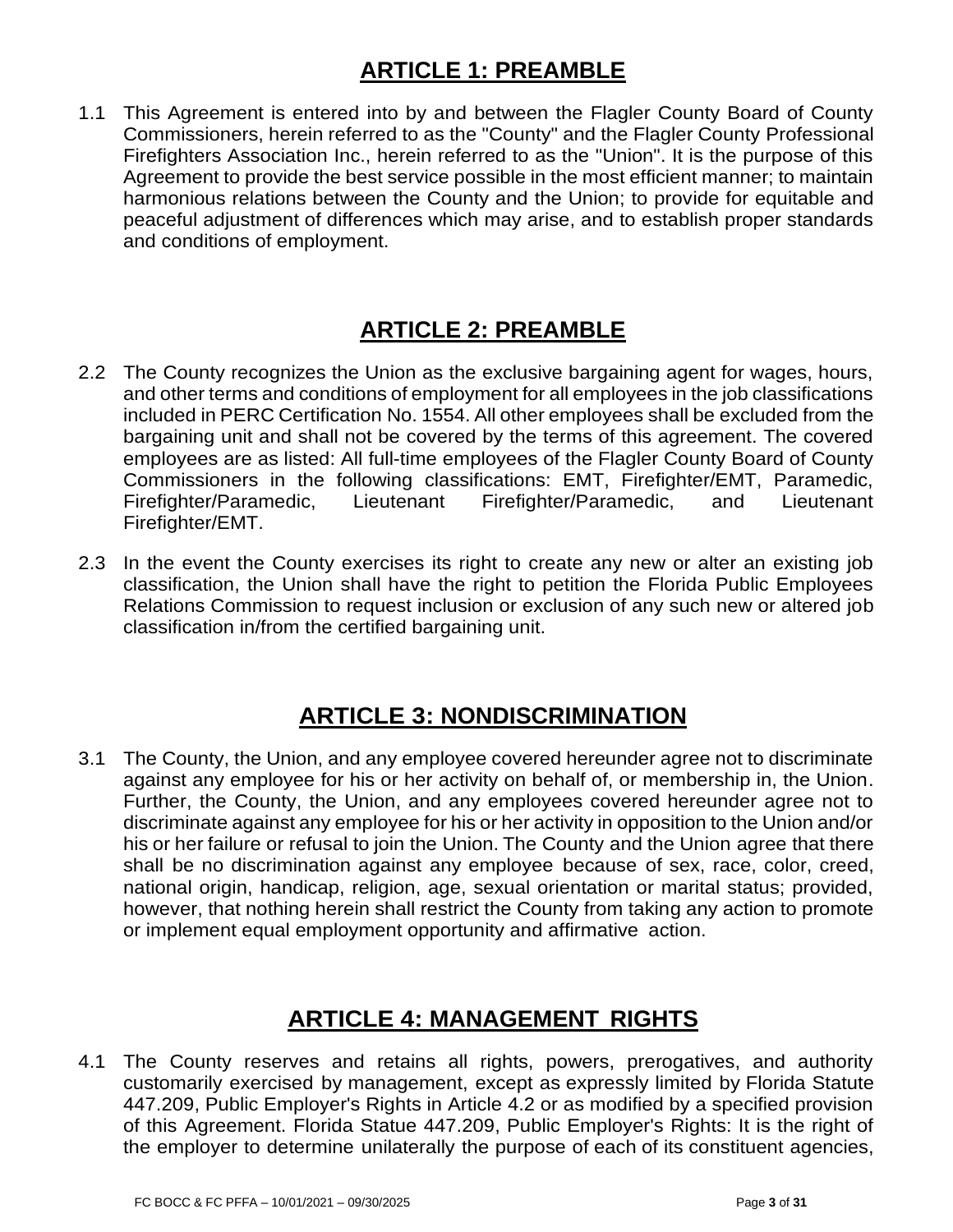set standards of services to be offered to the public, and exercise control and discretion over its organization and operations. It is also the right of the public employer to direct its employees, take disciplinary action for proper cause, and relieve its employees from duty because of lack of work or for other legitimate reasons. However, the exercise of such rights shall not preclude employees or their representatives from raising grievances, should decisions on the above matters have the practical consequence of violating the terms and conditions of any collective bargaining agreement in force or any civil or career service regulation.

- 4.2 If the Union asserts that the exercise of any of the aforementioned rights is subject to so called impact bargaining, and such assertion is valid, the County shall have the right to implement and exercise the particular management right no less than 30 calendar days excluding weekends and holidays without regard to the pendency of impact bargaining. Should the union desire to bargain over the impact of any decision made by the County in accordance with the foregoing, it shall provide the County with a written request within thirty (30) calendar days excluding weekends and holidays of receipt of actual or constructive notice of the County's decision. Impact bargaining shall be limited solely to those economic items identified by the Union in its written request.
- 4.3 If in the sole discretion of the County Administrator, it is determined that civil emergency conditions exist, including, but not limited to, riots, civil disorder, hurricane conditions or any similar or dissimilar catastrophe, the provisions of this agreement may be suspended by the County Administrator during the time of the declared emergency, provided that wage rates and monetary fringe benefits shall not be suspended.
- <span id="page-3-0"></span>4.4 If the County fails to exercise any one or more of the above functions from time to time, this will not be deemed a waiver of the County's right to exercise such functions.

#### **5 ARTICLE 5: PAYROLL DEDUCTION OF DUES**

- 5.1 Any member of the Union who has submitted a properly executed dues deduction card or statement to the County in accordance with a format approved by the County may, by request in writing, have his membership dues deducted from his wages in accordance with the payroll frequency. Dues, assessments and initiation fees so deducted from each employee's salary shall be forwarded by the County to the Union. However, the County shall have no responsibility or any liability for the improper deduction of dues. The Union shall indemnify the County and hold it harmless against any and all suits, claims, demands, and liabilities, which arise out of or by reason of any action taken or not taken by the County to comply or attempt to comply with the provisions of this paragraph.
- 5.2 It shall be the responsibility of the Union to notify the County of any change in the amount of dues to be deducted at least thirty (30) days in advance of said change. Under no circumstances shall the County be required to deduct Union fines, penalties, political action payments, or special assessments of any kind.
- <span id="page-3-1"></span>5.3 Any member of the Union may, on thirty (30) days written notice to the County, require that the county cease making deductions from his wages.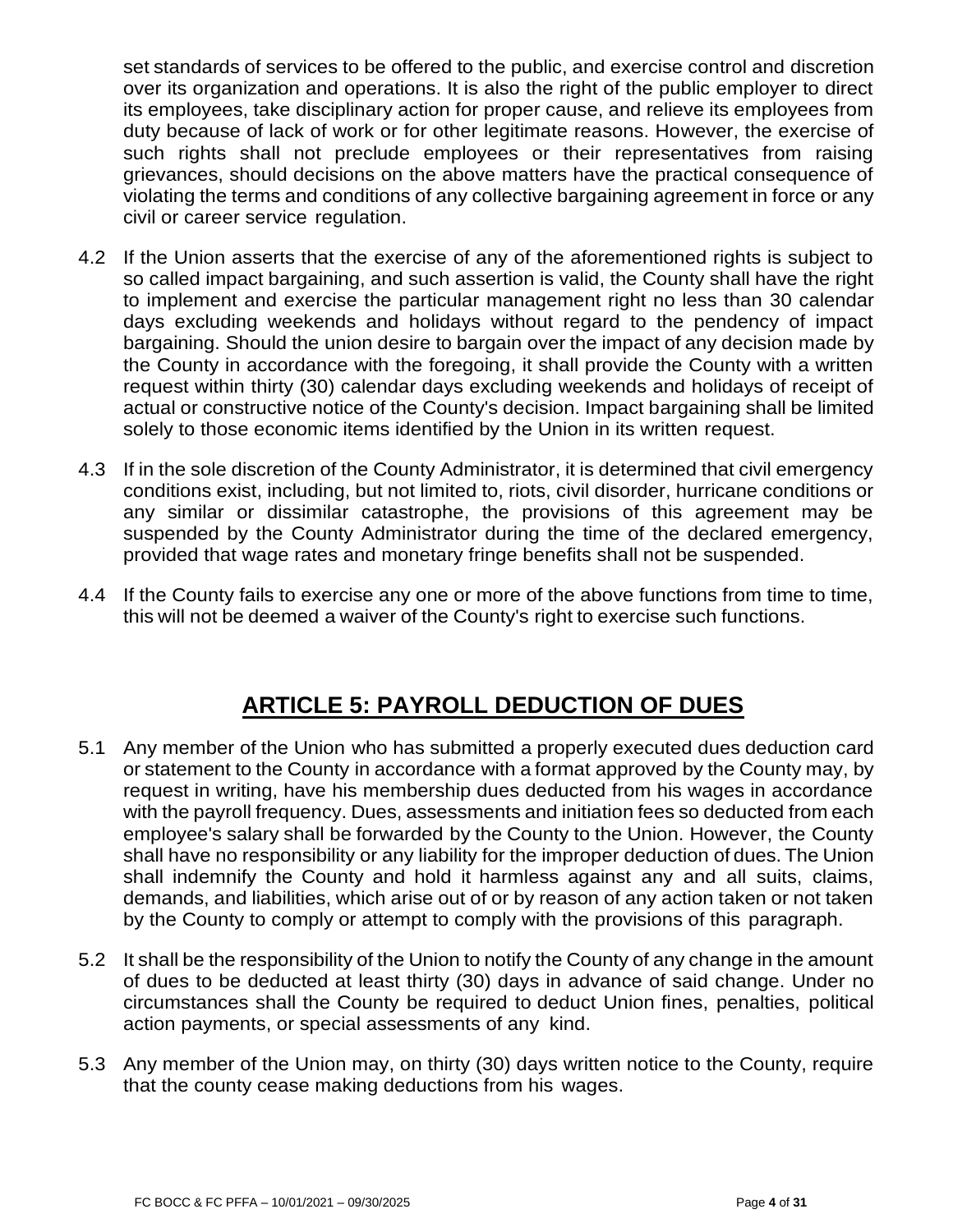## **6 ARTICLE 6: WAGES**

- 6.1 The County has agreed to implement a one-time pay adjustment based on a step plan that includes a 22-step matrix with 2.5% increases between each step (see appendix).
- 6.2 The implementation of this pay plan will begin effective October 1, 2021.
	- 6.2.a Employees covered in this agreement will be provided a Cost of Living (COLA) increase equal to that given to other County employees not to exceed 3%. All increases including step increase and COLA will not exceed 5.5%. For the purpose of calculating years of service and step increases, the employee anniversary date will be used.
	- 6.2.b Attached is the matrix for October 1, 2021 through September 30, 2022. The pay matrix will be increased by the COLA percentage. Each year of the contract a new matrix will be issued effective October 1<sup>st</sup>.
- 6.3 Future salary increases and steps in the matrix or COLA shall not exceed or continue past the life of this contract to include any impasse continuance.
- 6.4 All employees at the time of appointment to the position of Flight Medic will receive a 3% increase to their base pay.
- 6.5 Employees with Paramedic Certificates/Licenses will receive \$2,000.00 incorporated into their salary effective October 1, 2021.
- 6.6 All employees promoted to the rank of Lieutenant will receive a 10% increase in pay at the time of their promotion.
- 6.7 The County agrees to reopen negotiations at a mutually agreed upon date for the sole purpose of negotiating wages for each consecutive year that this agreement is in effect.
- 6.8 The rates of pay, minimum, and maximum range, for full-time employees shall be those shown in Appendix 'A' attached hereto and made a part hereof.
- 6.9 The position of lead field training officer will receive a 4% increase to their base pay at the time of appointment. The position of field training officer will receive a 3% increase to their base pay at the time of appointment.
- 6.10 Special Team Pay. County agrees to establish a monthly stipend for the following teams: Technical Rescue Team, Water Rescue Team and Wildland Fire team. \$100.00 stipend per month for one team and \$50.00 per month for second team. Stipend will cease if removed from team. The County will determine the team size, training requirements, and the minimum participation necessary to maintain this stipend. 6.10 The County reserves the right to hire employees above entry level at one step per year of experience up to five years.

## **7 ARTICLE 7: LONGEVITY PAY**

<span id="page-4-0"></span>**7.1** The County agrees to pay Bargaining Unit members longevity pay consistent with regular employees.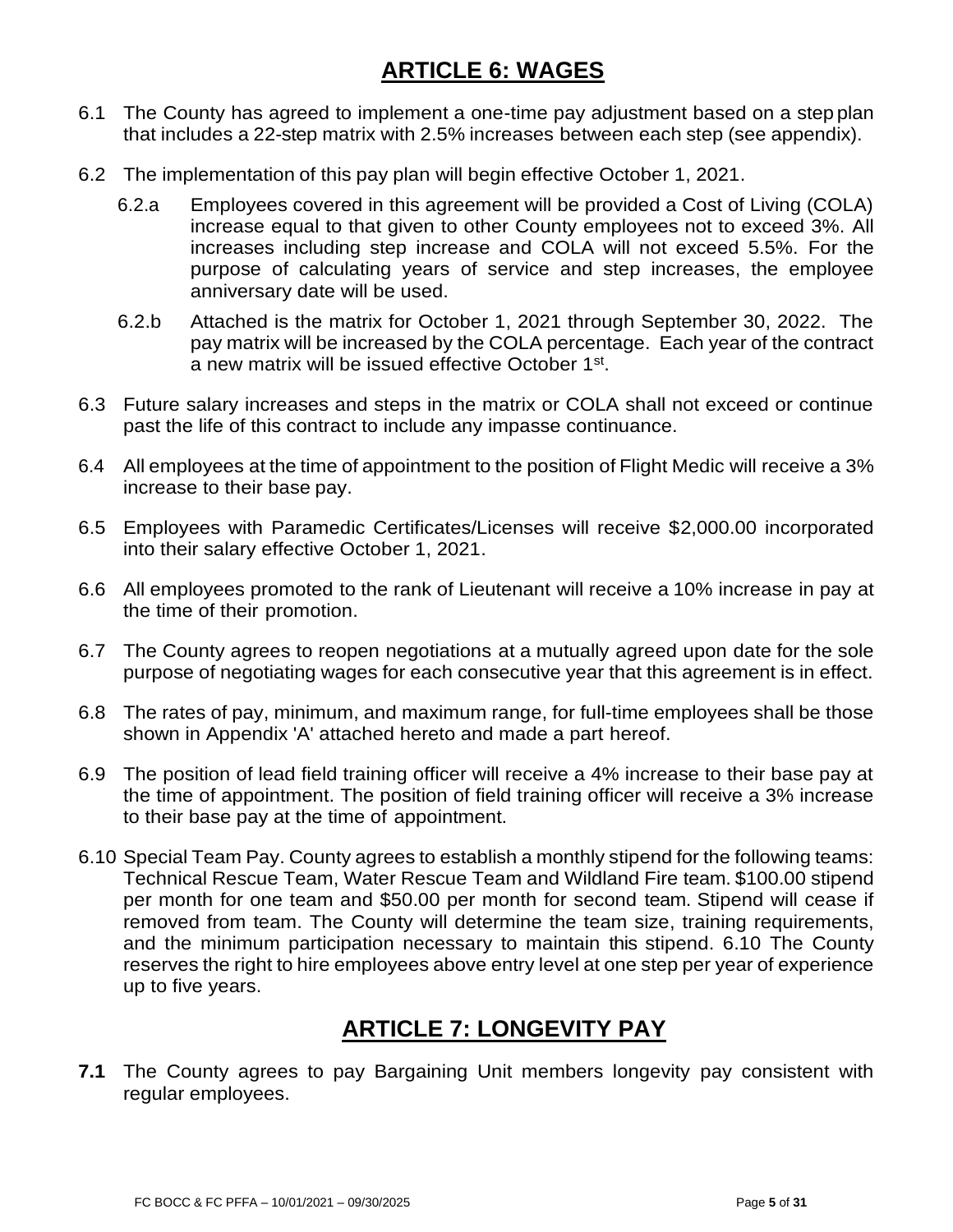## **8 ARTICLE 8: WORK STOPPAGES**

- 8.1 The Union agrees that under no circumstances shall there be any strike, sympathy strike, picketing in furtherance of work stoppage, sit-down, stay-in, slowdown, work stoppages, boycott, sickout or any concerted failure or refusal to perform assigned work or any part of assigned duties by the employees covered under thisagreement.
- 8.2 Each employee agrees that he will not participate in or promote a strike, sympathy strike, picketing in furtherance of work stoppage, sit-down, stay-in, slowdown, work stoppages, boycott, sick out or concerted failure or refusal to perform assigned work or any part of any assigned duties.
- <span id="page-5-0"></span>8.3 Any violation of this Article by any employee may be grounds for disciplinary action up to and including discharge.

## **9 ARTICLE 9: BULLETIN BOARDS**

- 9.1 The County will furnish the Union with space in a location mutually agreed to by the parties for a bulletin board at each Fire Department complex. The Union shall provide a bulletin board approximately three feet by two feet.
- 9.2 The Union shall utilize the bulletin board only to post the following:
	- 9.2.a Notice of Union meetings.
	- 9.2.b Notice of Union elections and Union election results.
	- 9.2.c Copies of the Union's Constitution and By-laws and Amendments thereto.
	- 9.2.d Notice of recreational and social affairs of the Union.
	- 9.2.e Copy of thisAgreement.
	- 9.2.f Notices of dues increase.
	- 9.2.g Names of Local Union officials (and changes thereto).
	- 9.2.h Local Union newsletter (i.e., monthly, quarterly or annual publication).
	- 9.2.i Minutes of Union meetings.
- <span id="page-5-1"></span>9.3 All material to be posted on the bulletin boards shall be signed by an authorized Union Representative prior to the posting. Under no circumstances shall the Union post any notice containing material of a partisan political nature, or material tending to directly or indirectly disparage or demean the County or any of its elected or appointed officials or employees. Should the Union violate any provision of this article, the County Administrator may cancel any or all bulletin board rights provided by this Article. The County Administrator will not act in an unreasonable manner in canceling rights hereunder and will share the reasons for his actions to the Local President.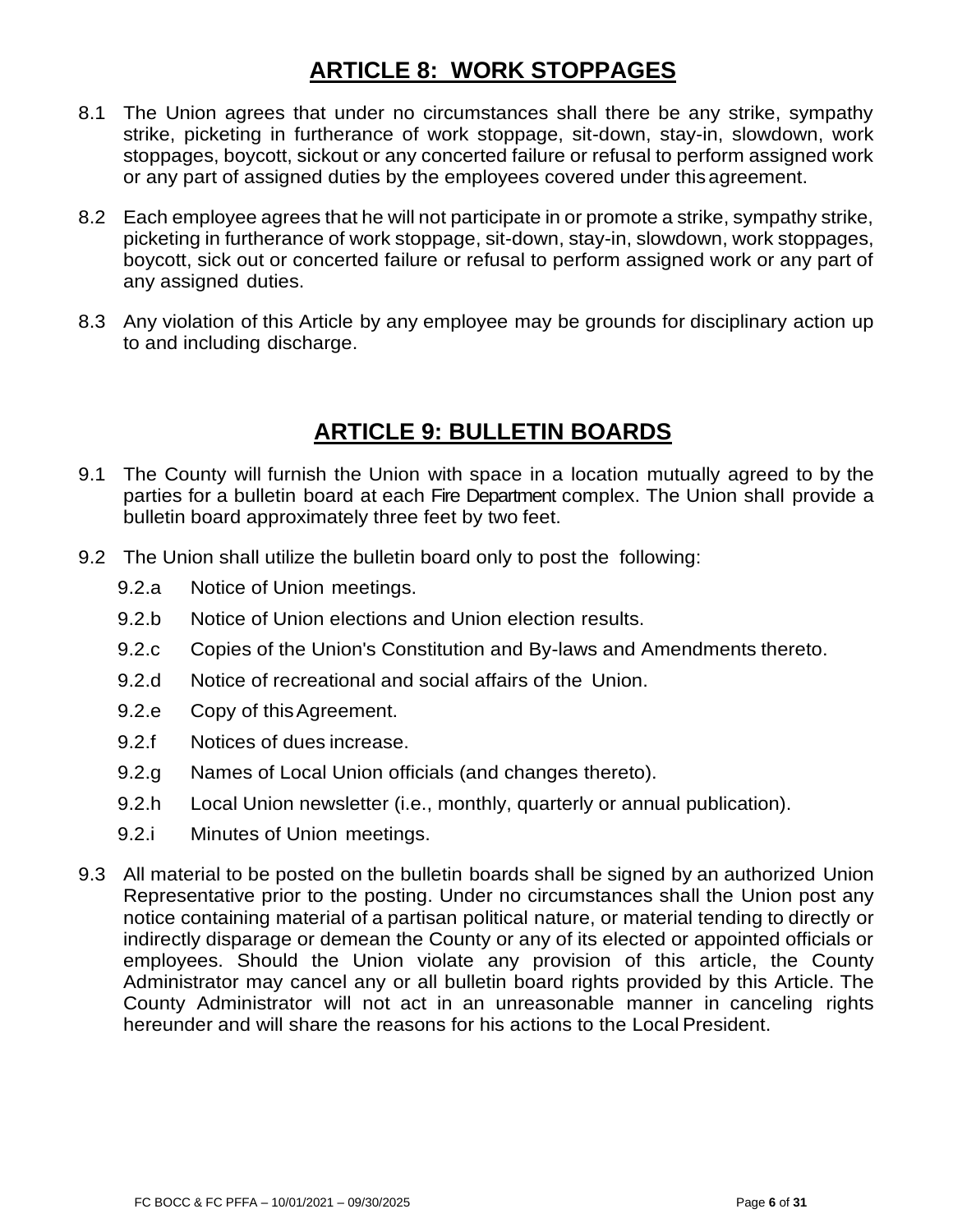## **10 ARTICLE 10: WORK SCHEDULE/OVERTIME**

10.1 The start of the work week will begin on Sunday at 0800 hours and end the following Sunday at 0759 hours. On a regular schedule, shift employees work 24 hour shifts followed by 48 hours off. The start time for assigned shifts is 0800 hours the day of assignment and will end 0759 the following day. The assignment hours includes all holidays the individual is assigned to work.

The intent of this section is for each employee to earn their full annual salary for the year if they work every one of their regular scheduled shifts or take personal leave for their regular scheduled shifts.

Each employee will be paid overtime (1.5 X the hourly salary) for all hours worked outside the employee's regularly scheduled hours.

For the purpose of computing any overtime (1.5 x the hourly salary) (scheduled and unscheduled overtime) scheduled personal leave hours that are approved prior to use per article 18.3 will be considered as hours worked. Personal leave not following 18.3 and all other leave for the purpose of computing overtime will be considered as hours not worked and reduce said hours to straight time. This change to this article will automatically expire at the end date of this contract and shall not be extended with any impasse continuance and must be renegotiated to continue.

- 10.1.a Subject to the conditions stated below, County will follow Section 207(k) of the Fair Labor Standards Act, as codified in Sec. 553.230 of the US Department of Labor that provides a partial overtime pay exemption forfire protection personnel who are employed by public agencies. The work period/cycle shall be 7 days and coincide with work week.
- 10.1.b Overtime pay will appear on the paycheck for the pay period for which the overtime occurred.
- 10.1.c Fire Rescue personnel will receive a level paycheck each week based on the Section 207(K) regularly scheduled average hours of 53 straight and 3 overtime hours, with additions of Holiday pay and overtime worked outside the regular schedule.
- 10.1.d County and Union agree that the ability of the County to utilize Section 207(k) for all fire protection bargaining unit employees is conditioned on all such employees: (1) being assigned firefighter turn out protective gear which shall be maintained and kept in good working order by employee, the failure of which shall subject employee to disciplinary action by the County; (2) being trained in fire suppression as specified by the County, the failure of which on the part of the employee shall subject such employee to disciplinary action by the County; and (3) being subject to the direction of the incident commander to engage in fire suppression activities, whereby the failure to obey such directives shall subject the employee to disciplinary action by the County of the severest levels of such discipline. Union recognizes that strict compliance of bargaining unit employees is necessary for the County's compliance with Section 207(k). In the event that non-- compliance is not corrected after reasonable notice to the Union and opportunity for correction, and the County determines in its sole discretion that the non-compliance jeopardizes its standing with federal law, the County and Union jointly acknowledge that the County has the right to terminate its Section 207(k) payroll system and convert back to its system of paying unit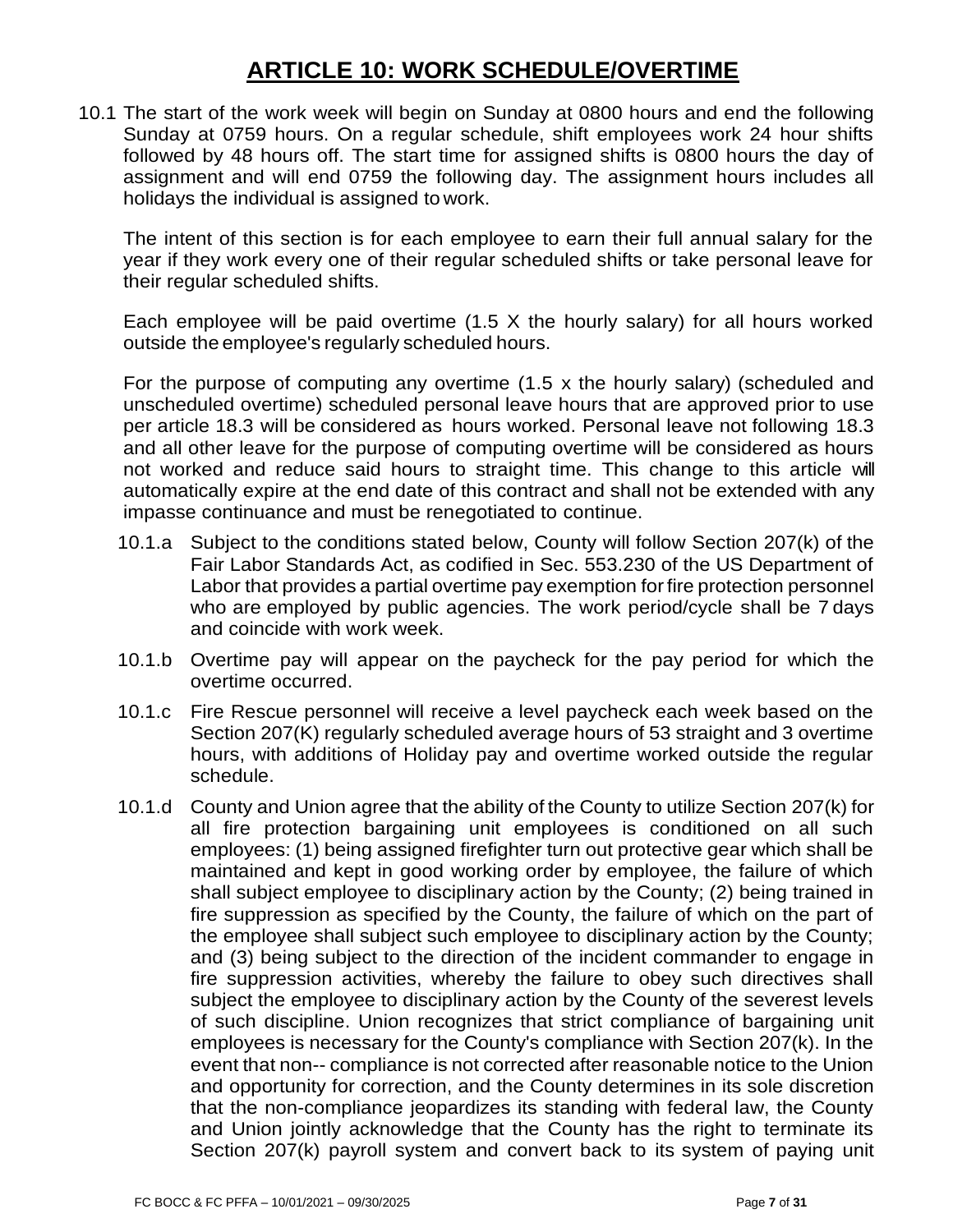employees as existed prior to this Agreement. Prior to making a non-compliance determination, the County shall notify the Union and the parties shall meet promptly at which time the County shall explain the circumstances upon which the County's proposed declaration of non-compliance is based. The County shall impact bargain this change with the Union for this article.

## **11 ARTICLE 11: UNION BUSINESS**

- <span id="page-7-0"></span>11.1 Union officers or members of the Executive Board shall be paid by the County only when they perform assigned County duties. To the extent that these employees wish to perform Union duties during their normal work schedules, they may utilize personal leave; provided, however, that they comply with the rules otherwise applicable to personal leave and subject to the prohibitions of Section 447.509, Florida Statutes. (See Section 16.17 for exceptions.)
- 11.2 The County agrees that it will provide written notice to the authorized Union representative as required by this Agreement. Notice will be effective when placed in the United States mail or hand delivered to the Union representative. The Union agrees to notify the County in writing of the names and mailing addresses of its authorized representatives. It shall be the responsibility of the Union to provide the County with notice of changes of its authorized representatives. If the Union fails to provide the County with written notice of a change in authorized representatives, the provision of notice by the County to a previously authorized representative will be deemed effective.
- 11.3 No more than two (2) Union representatives from the Department will be allowed time off without pay up to a maximum of five (5) consecutive workdays to conduct Union business (such as meetings conferences, and training), subject to approval by the representatives' department directors/managers. Union representatives desiring to take such time off must request the time off in writing to the department directors'/manager's at least five (5) workdays prior to the effective date of the request. Approval for such requests shall not be unreasonably withheld. Department directors'/managers' decision whether or not to grant time off requests are not grievable or arbitral under Article 16 of this Agreement.
- 11.4 The Union will be provided a list of names and addresses of employees in the bargaining unit subject to the provisions and cost schedule of the Public Records Act, Chapter 119, Florida Statutes.
- 11.5 Two employees of the County, designated by the Union, shall be excused with no loss of pay or benefits for the actual time spent in negotiations with the County.
- <span id="page-7-1"></span>11.6 The County Administrator or his designee shall set time aside for meeting with the officers of the Union for the purpose of discussing any problems in the bargaining unit as needed.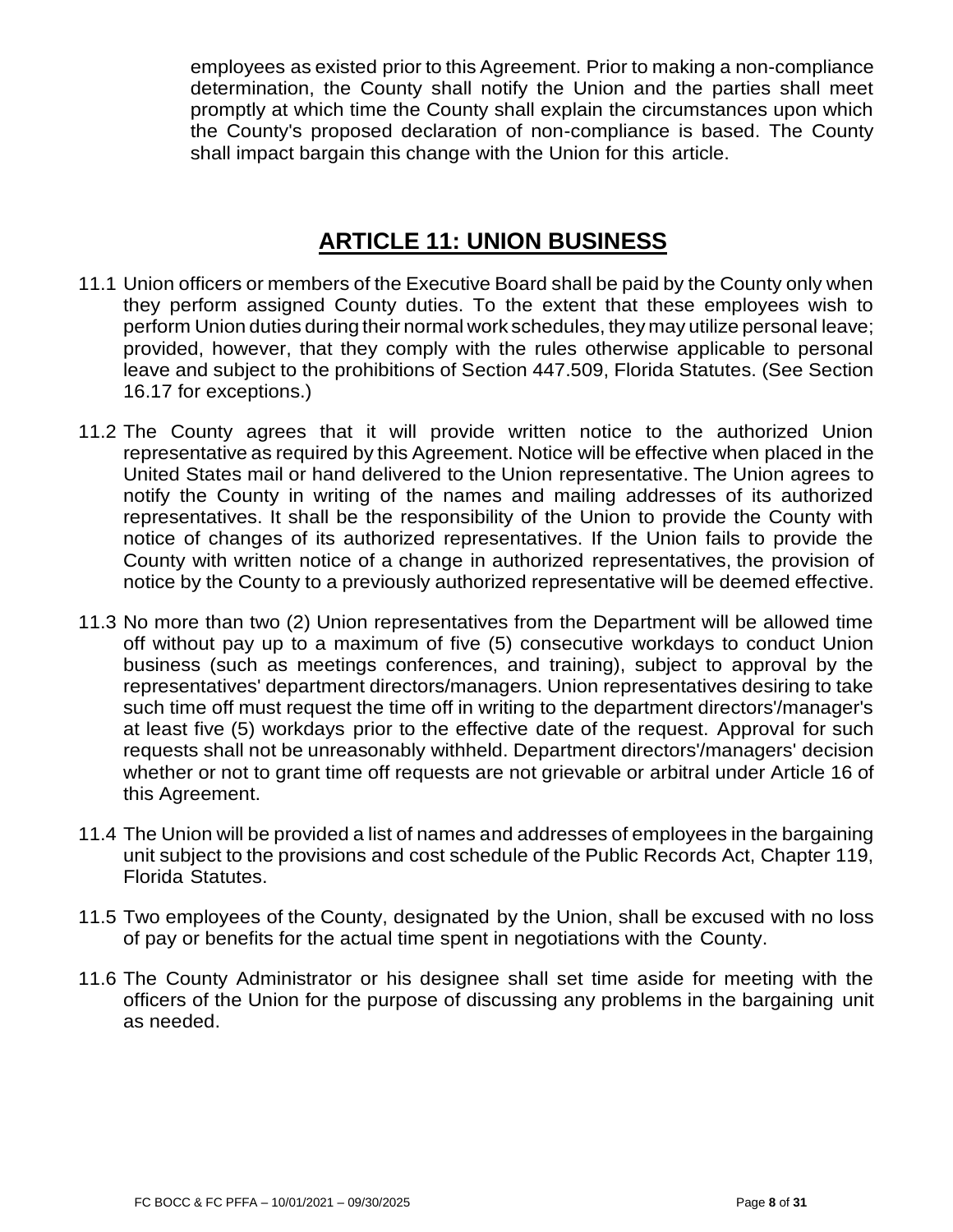## **12 ARTICLE 12: RULES AND REGULATIONS**

- 12.1 Except as modified by a specific provision of this Agreement, the Union agrees that the employees covered hereunder shall comply with all rules, regulations, policies, procedures, and operating bulletins of the County and any amendments thereto.
- 12.2 In the event the County exercises its right to issue a new (or amended) rule, regulation, policy, procedure, or operating bulletin, no bargaining unit employee shall be disciplined for violation of any such new or amended rule, regulation, policy, procedure, or operating bulletin until and unless the County has informed the Union of such new or amended rule, regulation, policy, procedure, or operating bulletin.

## **13 ARTICLE 13: MEDICAL LEAVE**

- <span id="page-8-0"></span>13.1 All full-time employees will be allowed medical leave with pay under the Personal Leave System. Regular employees who work greater than twenty (20) hours per week, per year, shall be entitled to medical leave.
- 13.2 Medical leave may be granted for purpose of personal injury, illness or legal guarantee because of exposure to a contagious disease (which is not covered by workers' compensation), or illness of a member of the employee's immediate family (as defined in Article 14.1) which requires the personal care and attention of the employee during the probationary period at the discretion of the Fire Chief.

No more than ten (10) working days per year may be taken for the latter purpose without the approval of the department director/manager. (These latter provisions will be superseded by the provisions of the Federal Family and Medical Leave Act.)

- 13.3 To utilize medical leave, the employee must notify his immediate supervisor or department director/manager within thirty (30) minutes either way of the time set for beginning the employee's scheduled shift. Failure to do so may constitute the basis for disciplinary action. Nothing herein shall prevent the department director/manager from requiring the employee to furnish, as a condition to retuning to work, a medical certificate signed by a physician stating the nature of the employee's illness or injury, the dates of treatment, and current ability to assume all assigned job duties.
- <span id="page-8-1"></span>13.4 Medical leave time may be taken in a minimum of fifteen-minute increments and shall be recorded against the employee's total personal leave time for the actual time the employee is away from his assigned work location.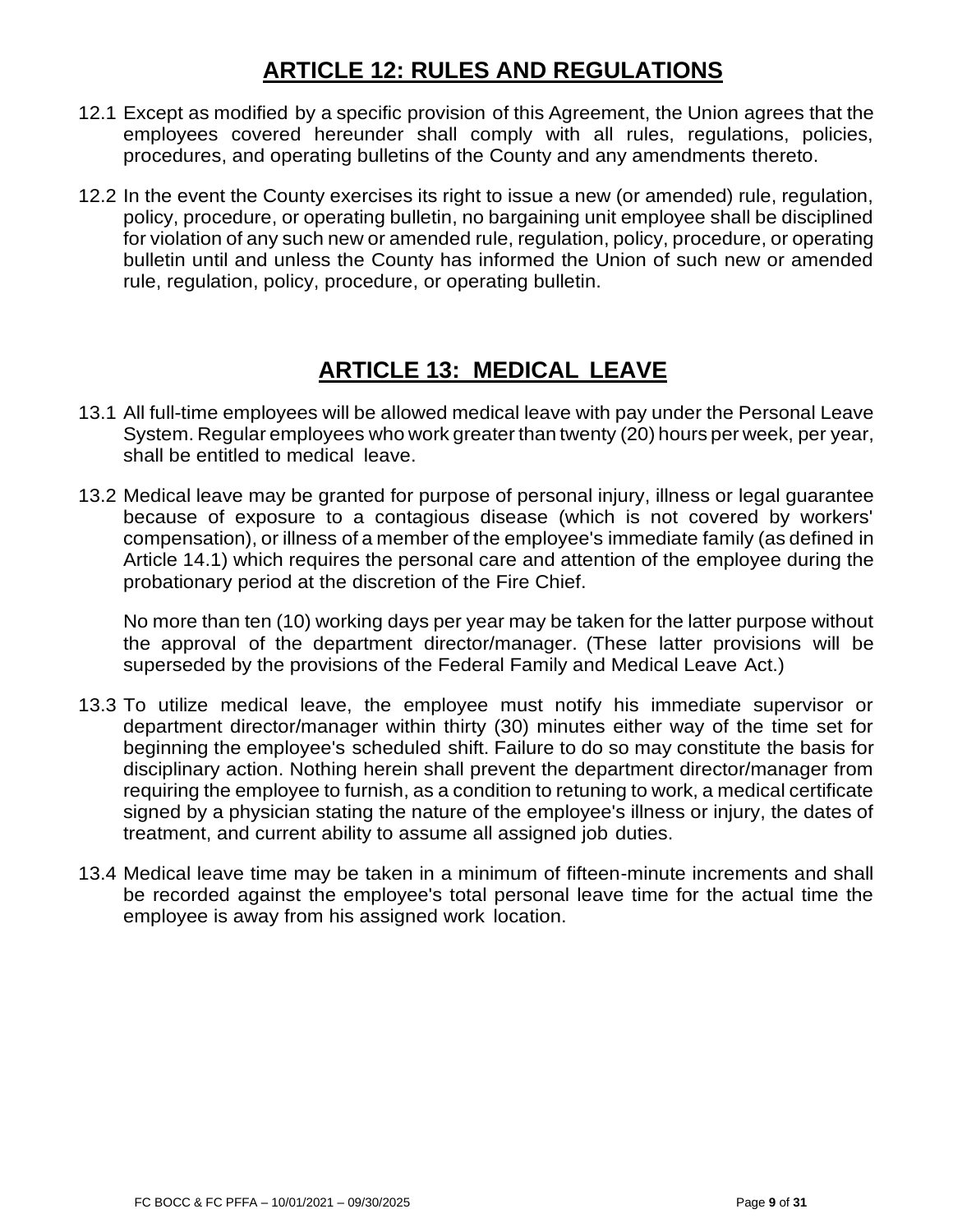## **14 ARTICLE 14: BEREAVEMENT LEAVE**

- 14.1 Bereavement leave is granted, with the prior approval of the department director/manager, In the event of a death in the employee's immediate family, which includes an employee's spouse, children, grandchildren, parent, stepparent, grandparent, brother, sister, father-mother-daughter son-in-law, legal guardian, or relative living in the same household.
- 14.2 Regular employees will be granted time off with pay not to exceed one 24-hour shift. Funeral leave in excess of three (3) consecutive shifts may be charged to Personal Leave in accordance with the provisions of Article 18. In the event that a funeral of the deceased is in excess of 200 miles from Flagler County, then 2 regular shifts paid bereavement leave may be granted.
- 14.3 At the discretion of the Fire Chief, the employee may be required to provide proof of death in the immediate family before compensation is approved.
- <span id="page-9-0"></span>14.4 Bereavement leave in excess of 200 miles from Flagler County will be verified by the Fire Chief prior to additional shifts of paid bereavement leave being granted.

### **15 ARTICLE 15: DISCIPLINARY ACTION**

- 15.1 Employees that require disciplinary action shall follow the County's Progressive Discipline Policy.
- <span id="page-9-1"></span>15.2 Any written reprimand shall be furnished to the employee outlining the reason for the reprimand. The employee will date and sign the statement; however, his/her signature does not imply agreement. Said reprimand will be made within a reasonable time of the employer having knowledge of the occurrence.

## **16 ARTICLE 16: GRIEVANCE AND ARBITRATION**

- 16.1 Bargaining unit employees will follow all written and verbal orders given by superiors even if such orders are alleged to be in conflict with the Agreement. Compliance with such orders will not prejudice the right to file a grievance within the time limits contained herein, nor shall compliance affect the ultimate resolution of the grievance.
- 16.2 A "grievance" is a claimed violation or unfair application of the express provisions of this Agreement. No grievance will or need be entertained or processed unless presented in the manner described herein, and unless filed in a manner provided herein within the time limit prescribed herein. Agrievance may be filed by a bargaining unit employee or by the Union. In either case, the procedure to be followed will be the same. The grievant (whether it be the Union or an individual employee) and management may mutually agree in writing to waive Step 1 in any grievance. Grievances are limited to claims, which are dependent for resolution exclusively upon interpretation or applications of one or more express provisions of this Agreement. The County need not entertain or process any dispute, claim or complaint or other matter not meeting this definition.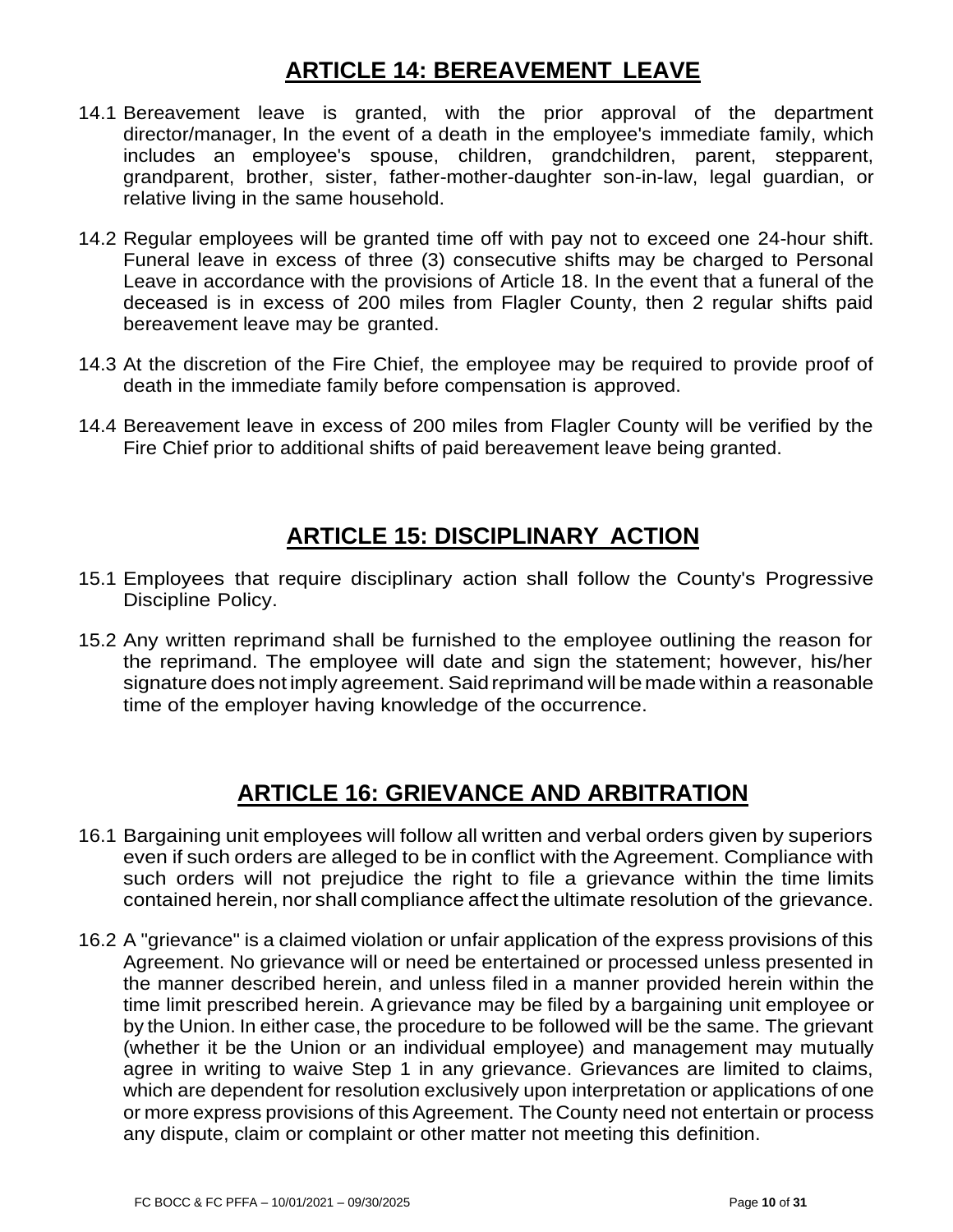The following actions **shall not** be subject to review as grievances: Verbal, written warnings and written reprimands, unless the reprimand results in loss of pay, suspension or demotion.

16.3 Grievances will be processed in the following manner and strictly in accordance with the following stated time limits.

**STEP 1:** An aggrieved employee or the Union shall present in writing the grievance to the aggrieved employee's immediate non-bargaining unit supervisor, within ten work days of the occurrence of the event(s) which gave rise to the grievance or within ten (10) work days of when the event(s) became known to any Union representative on the prescribed grievance forms which shall be standard forms used throughout the grievance procedure. Upon receipt of the grievance, the supervisor shall forward a copy of the grievance to the County Administrator or his designee. The grievance shall be signed by the employee and shall state: (a) The date of the alleged events which gave rise to the grievance; (b) the specific Article or Articles and paragraphs of this Agreement allegedly violated; (c) a brief statement of facts pertaining to or giving rise to the alleged grievance; and (d) the specific remedy requested. The supervisor shall schedule a meeting to review the grievance with the employee or Union within ten (10) work days after presentation of the grievance. The supervisor shall render his decision on the grievance in writing with copies to the grievant (if an individual employee), the Union, (if a party to the grievance) and the County Administrator or his designee within ten (10) work days ofthe meeting.

**STEP 2:** Any questions which cannot be satisfactorily settled with the immediate non- bargaining unit supervisor may then be taken up with the Fire Chief or his designee. The grievance as specified in writing in Step 1 above shall be filed with the division head within ten (10) work days after the due date for the immediate supervisor's response in Step I above. The Fire Chief or his designee shall meet to discuss the grievance with the grievant (whether it is an individual employee orthe Union) within ten (10) work days after presentation of the grievance. The Fire Chief or his designee shall render his/her decision on the grievance in writing with copies to the grievant (if an individual employee), the Union, and the County Administrator or designeewithin ten (10) work days of the meeting.

**STEP 3:** Any grievance, which cannot be satisfactorily settled in Step 2 above, may then be taken up with the County Administrator or designee. The grievance as specified in writing in Step 1 above shall be filed with the County Administrator or his designee within ten (10) workdays after the due date for the division head's response in Step 2 above. The County Administrator or his designee shall meet with the grieving party to discuss the grievance within ten (10) workdays after presentation of the grievance. The County Administrator or designee shall issue a decision in writing on the grievance within ten (10) workdays after the meeting. The County Administrator or designee can request additional time in writing, if needed.

16.4 In the event that the grievance is not satisfactorily settled in Step 3 above, the grievant (whether it be an individual employee, the Union, or the Union acting at the request of and on behalf of an individual employee) may seek arbitration by hand delivery or by certified or registered mail of a written notice to the County Administrator within twenty (20) work days of receipt of the County Administrator's written decision. Said written notice of arbitration shall include a written statement of the position of the Union (or the individual employee) with respect to the issues upon which arbitration is being sought.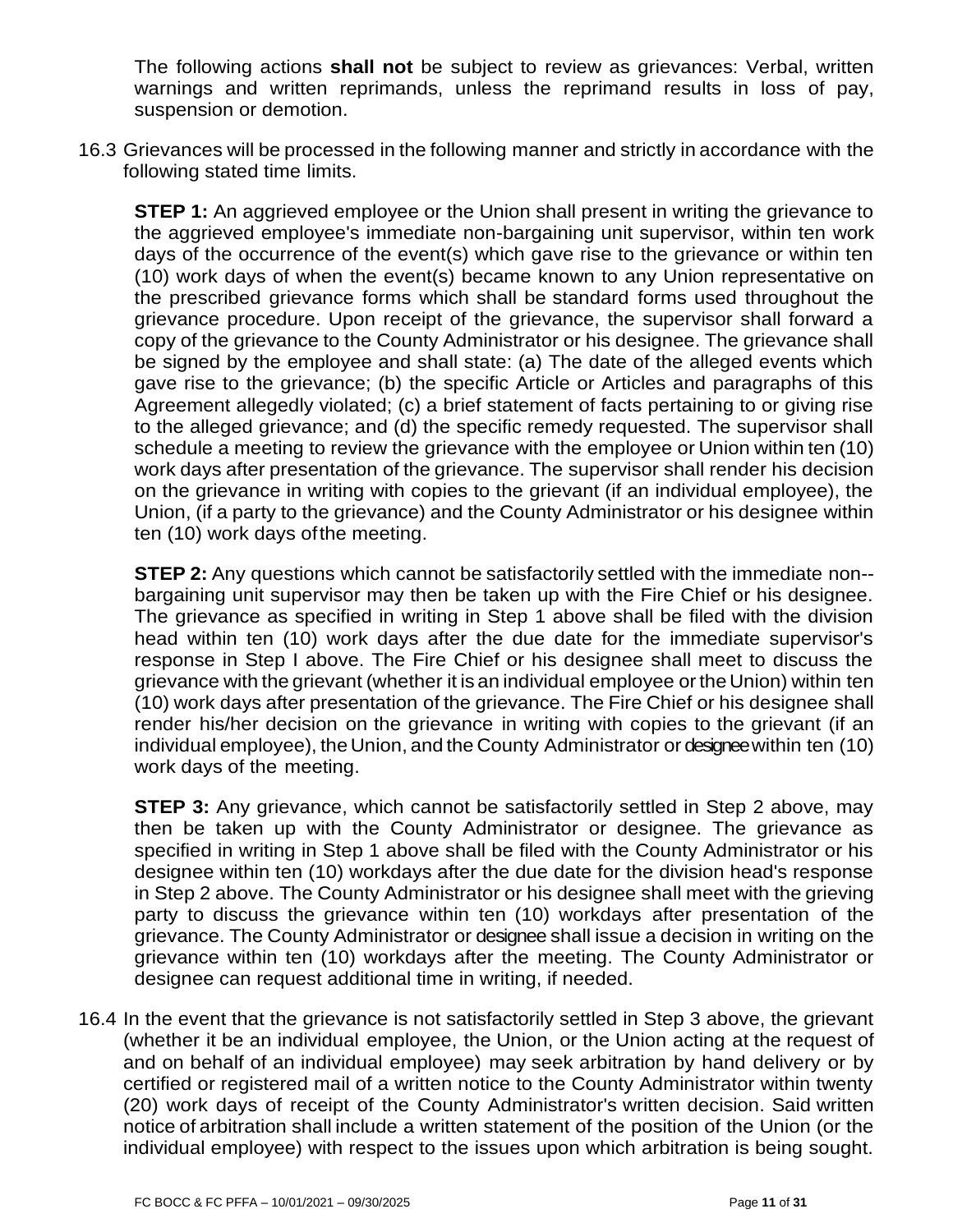Under no circumstances shall the issues to be arbitrated be expanded from the issues set forth and discussed at Step 2 of the grievance procedure. Further, no issue identified in this Agreement as not subject to arbitration shall be arbitrated. This exclusion from arbitration includes disciplinary actions which do not directly result in a loss of pay or employment.

- 16.5 Within fifteen (15) workdays from receipt of such notice of arbitration, the parties shall jointly request a list of seven (7) qualified arbitrators from the Federal Mediation and Conciliation Service. The Union and the County will alternately eliminate one at a time from said list of names, persons not acceptable, until only one (1) remains and this person will be the arbitrator. The party requesting arbitration will strike first.
- 16.6 As promptly as possible after the arbitrator has been selected, at a time mutually agreeable to the parties, the arbitrator shall conduct a hearing between the parties and consider the grievance. The decision of the arbitrator will be served upon the individual employee or employees involved the County, and the Union in writing. It shall be the obligations of the arbitrator to make his best effort to rule within thirty (30) calendar days after the hearing. The expenses of the arbitration, including the fee and expenses of the arbitrator shall be equally divided between the parties at arbitration. Any party desiring a transcript of the hearing shall bear the cost of such transcript unless both parties mutually agree to share the cost. Each party shall bear the expense of its own witnesses and of its own representatives for purposes of the arbitration hearing.
- 16.7 The arbitrator will confine his consideration and determination to the written grievance presented in Step 2 of the grievance procedure. The arbitrator shall have no authority to substitute his judgment for that of management in matters of managerial discretion and/or to change, amend, add to, subtract from, or otherwise alter or supplement this Agreement or any part thereof or amendment thereto.

The arbitrator shall have no authority to consider or rule upon any matter which is stated in this Agreement not to be subject to arbitration or which is not a grievance as defined in this Agreement; nor shall this Collective Bargaining Agreement be construed by the arbitrator to supersede applicable state and federal laws, and County Ordinances or Resolutions. However, where this Agreement and a County Ordinance or Resolution is inconsistent, the Agreement shall control.

- 16.8 The arbitrator may not issue declaratory opinions and shall confine himself exclusively to the question, which is presented to him, which question must be actual and existing. The party filing the grievance and requesting arbitration over the alleged improper interpretation or application of this Agreement (other than disciplinary action) shall, at all times, have the burden of proving that the grieved interpretation or application was unreasonable as defined in this Agreement. "Unreasonable" shall be defined as lacking in any rational justification. Either party shall be entitled to seek review of the arbitrator's decision in the Circuit Court. Notwithstanding any provision of Florida Law, the parties agree that the standard of review of the arbitrator's decision shall be whether the arbitrator had clear and convincing evidence to establish that the party responsible for the occurrence of the event(s) which gave rise to the grievance acted unreasonable as defined above.
- 16.9 No decision of any arbitrator or of the County in any one case shall create a basis for retroactive adjustment in any other cases unless it has been agreed to in advance by the parties. All claims for back wages shall be limited to the amount of regular wages that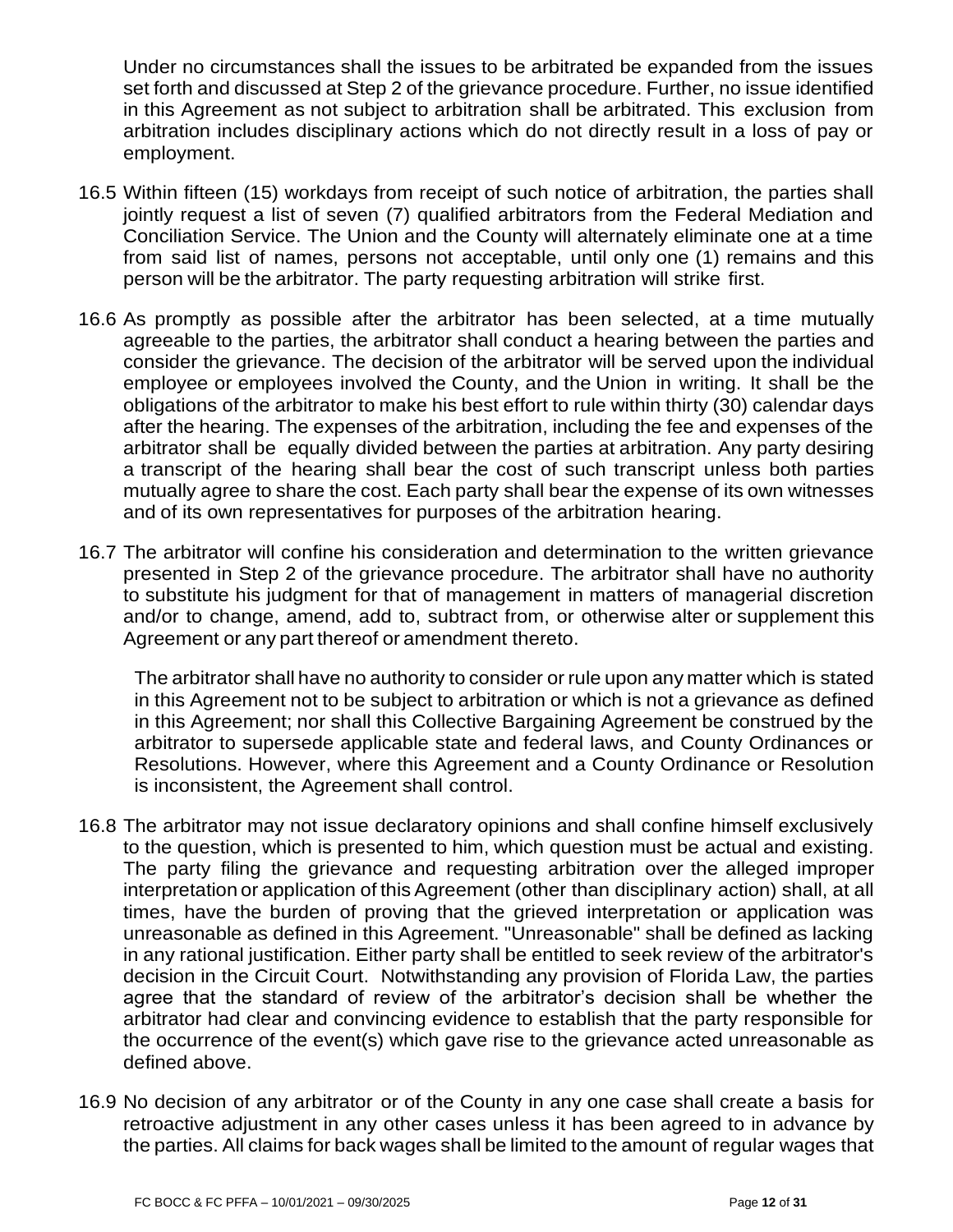the employee would have earned, less tax, any unemployment compensation and/or interim earnings that he may or might have received during the period involved.

- 16.10 It is agreed, with respect to the above wages or retroactive adjustment that the County in its discretion will determine the amount of back wages or other retroactive adjustments for the periods involved. Such determinations shall not be unreasonable as that term is defined above.
- 16.11 It is with respect to this grievance and arbitration procedure that:
	- 16.11.a It is the intent of the parties that a grievance must be raised at the earliest possible time. Any grievance in order to be entertained and processed must be submitted in a timely manner by the grievant (whether the grievant are the Union or an individual employee).
	- 16.11.b Grievances not submitted by the grievant in a timely manner shall be conclusively barred on the merits following the expiration of the prescribed time limit. Such a time-bared grievance need not be entertained or processed, and only facts disputed as to timing will be subject of any arbitration resulting from the manner. A grievance, which is for any reason not the subject of a timely response by the County, shall require the grievant to proceed to the next step, and failure to proceed on a timely basis to the next step shall bar the grievance.
- 16.12 Nothing in this Agreement shall prohibit the presence of a Union representative if requested by the individual employee at all steps provided in this procedure.
- 16.13 Non-dues-paying bargaining unit employees may avail themselves of all of the procedures under this Article. However, nothing herein shall preclude a Union representative from being present at the adjustment of a grievance or the arbitration of a non-dues-paying unit employee's grievance.
- 16.14 In order to prevent the filing of a multiplicity of grievances on the same question regarding interpretation or compliance where the grievance covers a question common to a number of employees, it shall set forth thereon, the names of the persons of the group and the title and specific assignments of the employees covered by the grievance. In such event, one employee and/or the Union shall be designated by the Union to act as the grievant. Such grievances may, if agreed upon by the Union and the County, be filed at the 3rd Step of the Grievance procedure. Failure of either party to meet with the other as set forth in Step 3 of the Grievance Procedure shall be considered as forfeiture. Time limit may be extended 15 days by mutual written agreement.
- 16.15 Bargaining unit members are precluded from utilizing the grievance and appeals procedures contained in the County's Personnel Policies and Procedures.
- 16.16 Any of the time limits established herein may be extended by mutual, written agreement of the parties.
- 16.17 Grievances will be processed at a mutually convenient time during regular County working hours. This however, does not preclude a meeting which begins during such working hours from continuing past working hours.
- 16.18 One (I) Union Representative will be allowed, without any loss of pay, to attend the formal meetings referenced in this Article, except that this provision applies solely to grievances raised or pursued by the Union acting at the request of and on behalf of an employee or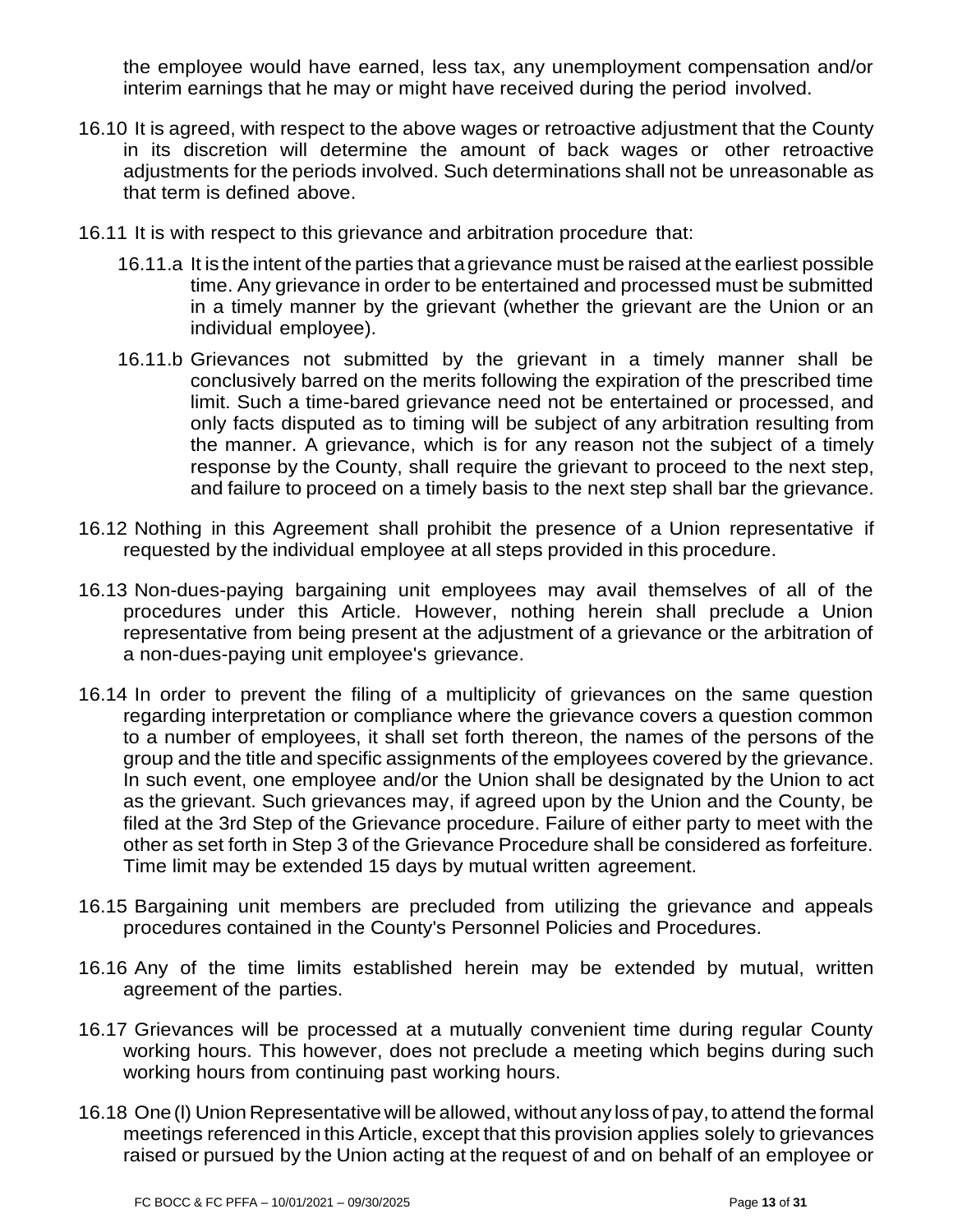on behalf of the Union. Requests to attend these meetings must be made and will be processed in accordance with Article 11.3. Any time spent by the Union Representative at these meetings, which is outside of his regularly scheduled working hours, will not be considered time worked for purposes of compensation or overtime.

<span id="page-13-0"></span>16.19 For the purpose of processing grievances, Step 1 and Step 2 shall be combined if the Unit Supervisory is the same person as the Division Head.

#### **17 ARTICLE 17: INSURANCE - RETIREMENT**

- 17.1 The County will continue to provide health insurance for all regular employees and offer health insurance to their dependents in the same manner provided to all other County employees.
- 17.2 The County agrees to provide the necessary help to employees to complete various insurance related claim forms.
- 17.3 The County agrees to continue to provide life insurance for each eligible employee.
- 17.4 The County agrees to continue to participate in the Florida Retirement System for each eligible employee.
- <span id="page-13-1"></span>17.5 Bargaining unit employees will be covered by the Workers' Compensation provisions of the State of Florida.

## **18 ARTICLE 18: PERSONAL LEAVE**

18.1 Employees covered by this Agreement shall accrue personal leave as follows:

| Employment              | Employment           |                       | Annual    |                     |
|-------------------------|----------------------|-----------------------|-----------|---------------------|
| Start of:               | End of:              | <b>Weekly Accrual</b> | Eqiv. Max | <b>Accrual Year</b> |
| Date of Hire            | 4 <sup>th</sup> year | 4.616                 | 10        | 720 hrs             |
| $5th$ year              | 5 <sup>th</sup> year | 4.844                 | 10.5      | 756 hrs             |
| 6 <sup>th</sup> year    | 6 <sup>th</sup> year | 5.077                 | 11        | 792 hrs             |
| 7 <sup>th</sup> year    | 7 <sup>th</sup> year | 5.305                 | 11.5      | 828 hrs             |
| 8 <sup>th</sup> year    | 8 <sup>th</sup> year | 5.539                 | 12        | 864 hrs             |
| 9 <sup>th</sup><br>vear | 9 <sup>th</sup> year | 5.772                 | 12.5      | 900 hrs             |
| $10th$ year             | $14th$ year          | 6.000                 | 13        | 936 hrs             |
| 15 <sup>th</sup> year   | Year On              | 6.461                 | 14        | 1008 hrs            |

Accrual shall occur beginning on the employee's date of hire and continuing thereafter on each successive anniversary date. Personal leave shall not be allowed in advance of being earned or awarded. No personal leave may be taken during an employees' initial probationary period.

18.2 Personal leave may also be granted for the following purposes;

- 18.2.a Vacation leave.
- 18.2.b Absences for transaction of personal business, which cannot, under any circumstances, be conducted during off-duty hours.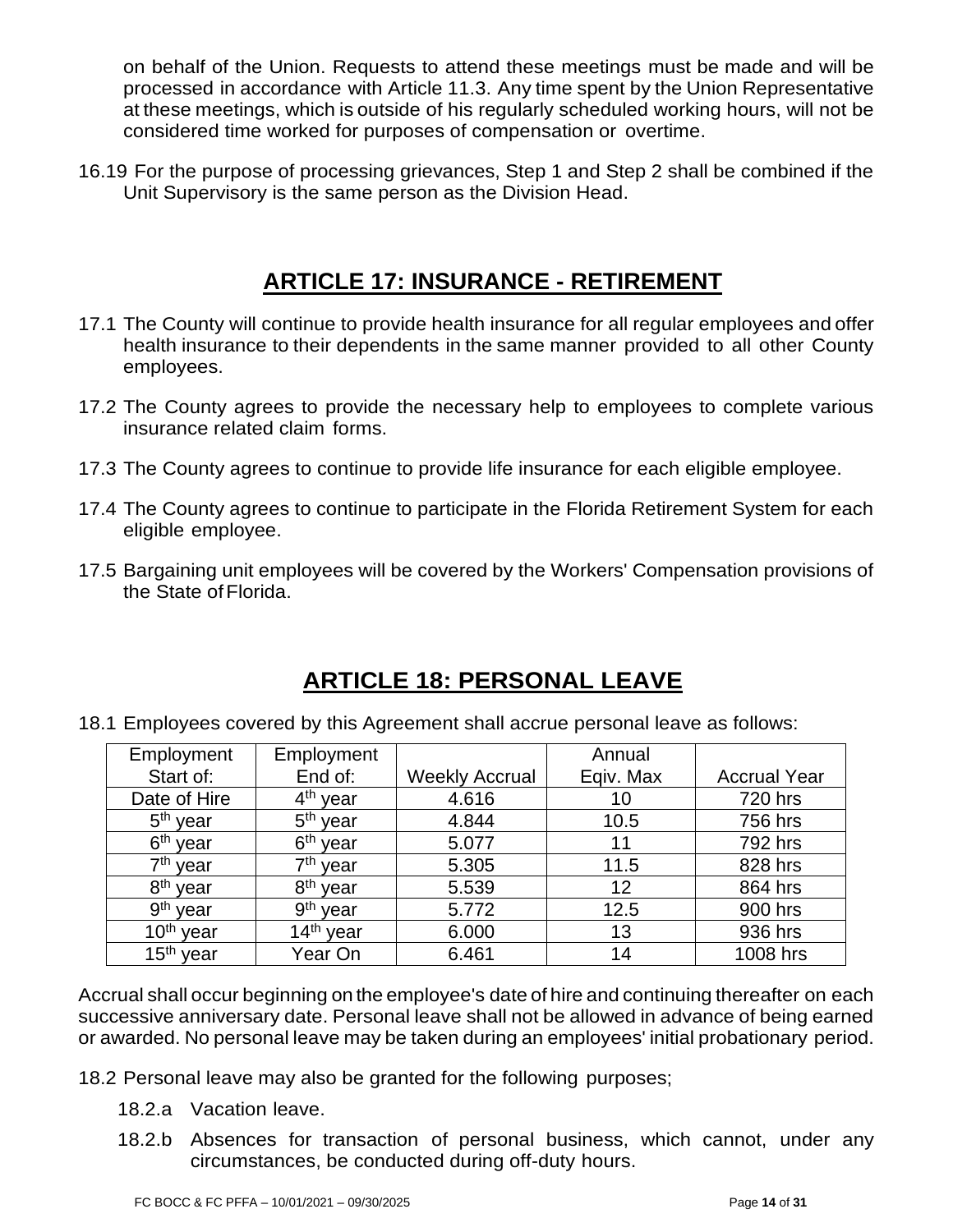- 18.2.c Religious holidays other than those designated by the County as official holidays.
- 18.3 A request for personal leave shall be submitted not less than three (3) working days prior to the first date of requested leave.
- 18.4 Employees shall be paid all their accrued personal leave upon separation from County employment.
- 18.5 Any employee who has accrued in excess of one year's personal leave accrual, may at the employees s option, with the approval of the County, redeem back that excess accrual. This redemption will be held in December of each year. (Up to a maximum of 100 Hours)
- 18.6 County will allow a minimum of 3.5 accrued personal leave following methodology and one-half employees per shift to utilize their from the rank of lieutenant and below using the methodology below:
	- 18.6.a County will exclude Battalion Chiefs from the 3.5 person leave limitation.
	- 18.6.b For the ½ person leave opening above, the leave must be taken between the hours of 2000 hours to 0800 hours corresponding with the flight medic schedule. (This 12-hour increment may be adjusted to correspond with the flight medic schedule) After two consecutive personal time sick notices the County may require a doctor's evaluation explaining why the employee was unable to work.
	- 18.6.c Two (2) four (4) hour blocks of leave will be allowed for approved educational leave. This leave will not count against the 3.5-person, 24-hour shift leave limitation and must be approved prior by the Fire Rescue Chief or the Deputy Fire Rescue Chief.
	- 18.6.d All leave time included in the 3.5 leave spots must be taken at a minimum of twelve (12) hour increments.
	- 18.6.e County has the right to limit the number of employees that are allowed off per shift when extenuating circumstances arise in order to maintain the efficiency of operations.
	- 18.6.f The Fire Chief maintains the right to deny or cancel requested or granted time off when exigent circumstances exist in order to maintain efficiency of division operations in accordance with county policy and Fire Division Operating Guidelines.
	- 18.6.g List of possible situations leave may be canceled is not all inclusive and may be amended from time to time; weather related emergencies, wildfire, civil disobedience, elevated terror alerts, • other situations requiring a high level of readiness and/or possible response from the Fire Division deemed necessary by the Fire Chief.

#### <span id="page-14-0"></span>**19 ARTICLE 19: TEMPORARY WORK IN A HIGHER CLASSIFICATION**

19.1 In the event, an employee is required and assigned to work in a vacant higher classification position they shall receive a 5% increase in pay for all hours acting in the higher class position.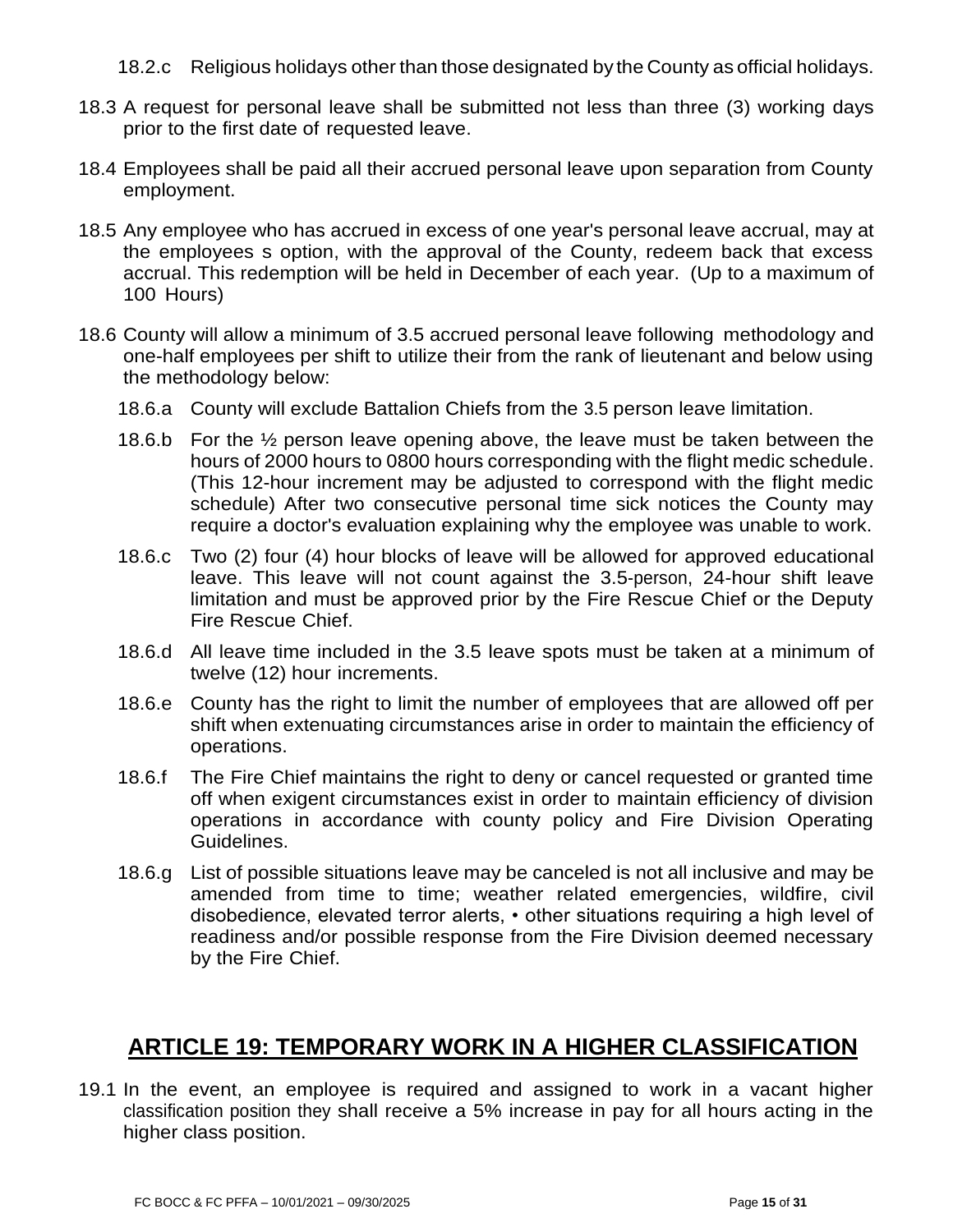## <span id="page-15-0"></span>**20 ARTICLE 20: DRUG TESTING**

- 20.1 The County shall also have the right and authority to require employees to submit to toxicology and alcohol testing designed to detect the presence of any controlled substance, narcotic, drug, or alcohol randomly or with reasonable suspicion that the employee is impaired from performing his assigned duties based upon supervisory observation, or in connection with any regularly scheduled physical examination.
- 20.2 Any drug or alcohol testing shall be pursuant to the authority of the County Administrator, Human Resources Director or the department director/manager with the approval of the County Administrator.
- 20.3 A positive result on a drug or alcohol test may, in the County's discretion, result in appropriate disciplinary action up to and including termination. An employee's refusal to submit to toxicology or alcohol testing in accordance with the provisions of this article may, in the County's discretion, result in disciplinary action up to and including termination.
- 20.4 The Medical Review Officer shall establish drug and alcohol testing methodology and procedures, including, but not limited to, the types of substances to be tested for, the handling of prescription drugs, the types of testing to be utilized, and cutoff levels for positive test results.
- 20.5 The County shall conduct random drug and alcohol testing each quarter. Testing shall be limited to 25% of Fire Department employees in safety sensitive positions each quarter.
- 20.6 Bargaining unit employees will be selected for random testing via a computer random testing software. The name of the software will be provided to the Union in advance.
- 20.7 Presumptive positive random drug and alcohol tests shall be reviewed by the Medical Review Officer. The Medical Review Officer will determine whether the presumptive positive test is confirmed positive or negative and report the results back to the Human Resources Department which will be secured in a separate employee medical file in a locked file room.
- 20.8 Bargaining unit employees with presumptive positive random tests will be placed on administrative leave until test is confirmed. Employee must respond to the MRO within 48 hours from presumptive positive test results.
- 20.9 Confirmed positive drug tests for illegal or unprescribed substances or confirmed positive alcohol tests will result in termination of employment.
- 20.10 Confirmed positive alcohol tests .02 or greater but less than .04 will be removed from duty for a minimum of 8 hours or until the alcohol test is below .02. Tests .04 or greater will be will performed again for confirmation. Tests .04 or greater will be considered a positive test and in violation of this policy resulting in disciplinary action up to and including termination.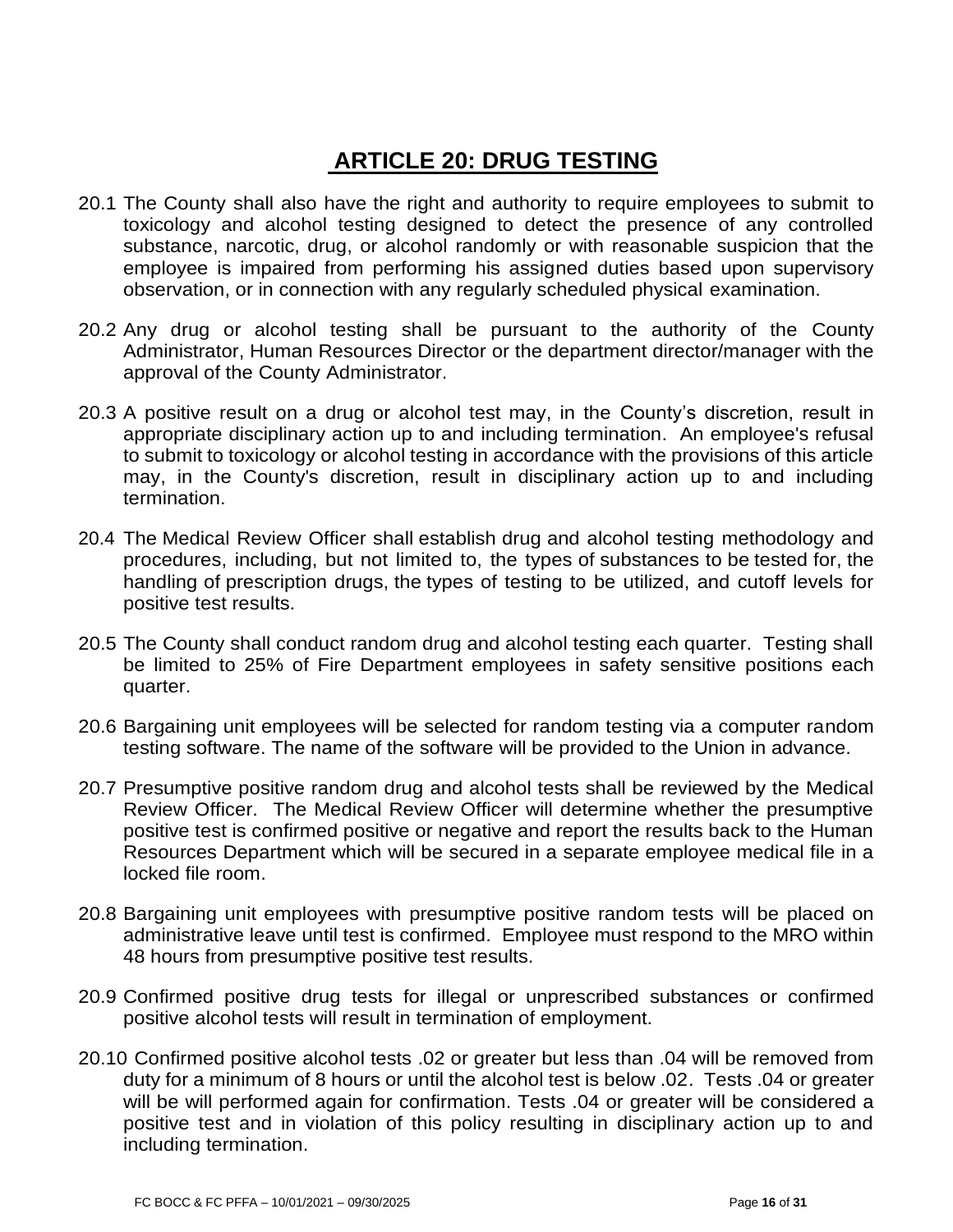<span id="page-16-0"></span>20.11 Refusal to submit to a drug or alcohol test will be considered a positive test resulting in termination of employment.

## **21 ARTICLE 21: PROBATION**

21.1 The standard probationary period for all new Fire Rescue employees shall commence upon hire and will last for one (1) calendar year. Upon the expiration of this time period, the Fire Chief shall either:

(l) approve, in writing, retention of the employee, at which time the employee shall be granted regular status: or (2) in the event the County Administrator shall fail to approve the employee's retention, the employee shall automatically be separated from employment with the County, said separation being absolutely final, with no rights of appeal to any authority, including the grievance/arbitration procedure contained herein.

- 21.2 During the above described probationary period, the employee may be reprimanded, discharged and/or otherwise disciplined for any reason not prescribed by law and it is also agreed that the provisions of the grievance procedure (Article 15) shall not be available as it relates to discipline or dismissal; however, the above said employee shall have access to the grievance procedure (Article I 5) as it relates to other matters.
- 21.3 In the event an employee receives a promotion to a higher bargaining unit position or a transfer to a position involving different job duties, the employee shall serve a probationary period of six (6) months of continuous employment. Upon expiration of the time period, (1) the Fire Chief shall approve, in writing, that the employee be granted regular status; or (2) in the event the Fire Chief shall fail to approve the employee being granted regular status in the higher or lateral position, the employee shall automatically revert to the position from which he was in prior to promotion or transfer. The rejection of probation and reversion decision is grievable but not subject to arbitration under Article 15 of this Agreement.
- 21.4 Demoted employees shall be treated in accordance with Section 20.2 for purposes of this Article, except that demoted employees may grieve, but not arbitrate their rejection of probation.
- 21.5 The length of the probationary period for new, promoted, demoted, or transferred employees may vary in a department where a specific position demands a longer period of training and/or the evaluation of specific qualifications which cannot sufficiently be evaluated within a six (6) month period. A probationary period of longer than six (6) months must be approved by the County Administrator.
- 21.6 The probationary period for new, promoted, demoted, or transferred employees may be extended for a maximum of three (3) months at the discretion of the department head/manager and the Human Resources Director. The affected probationary employee will be provided notice of the reason(s) for the extension.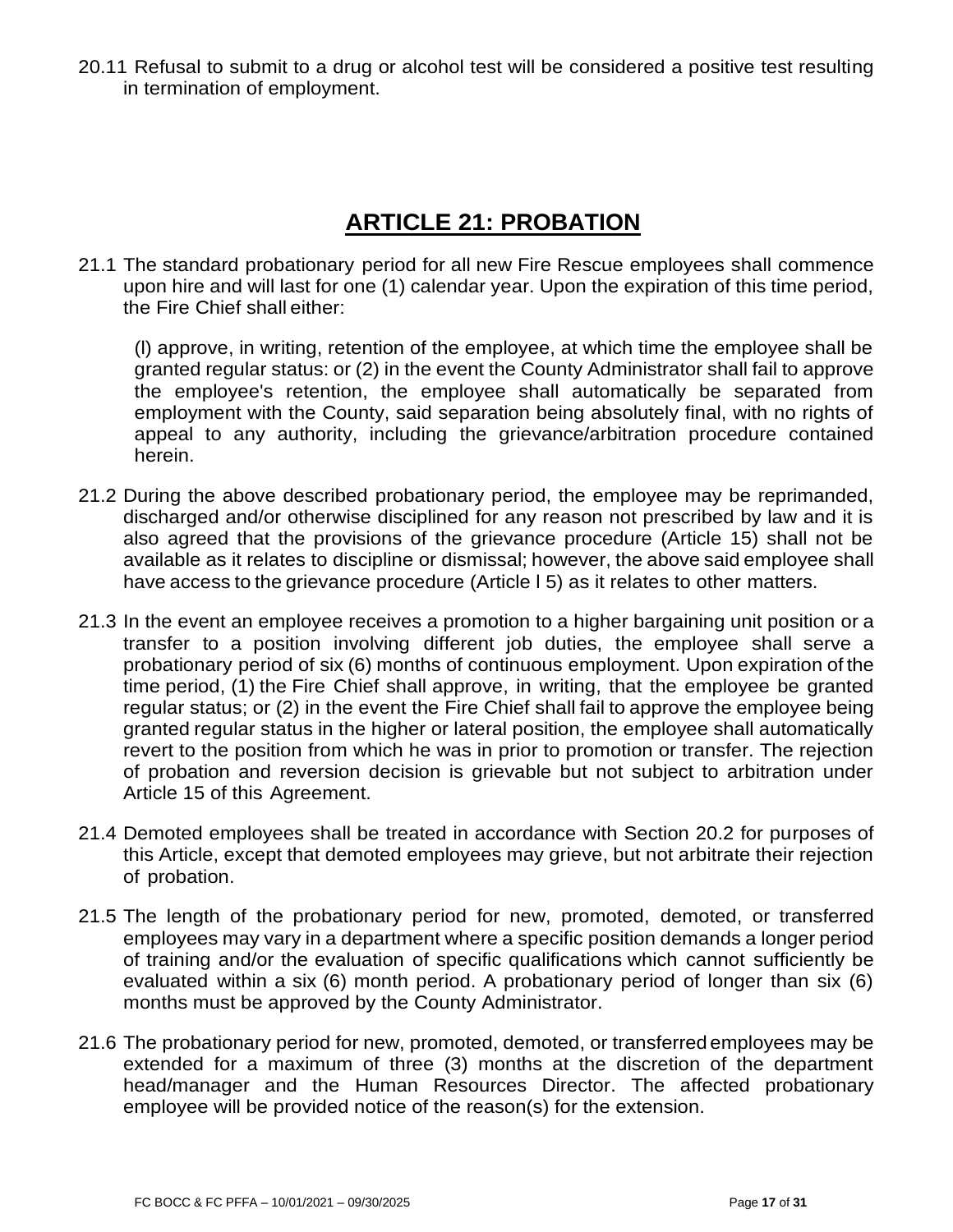<span id="page-17-0"></span>21.7 An employee's absence during his probationary period may result m an extension of his probation equal to the length of his absence.

## **22 ARTICLE 22: SENIORITY**

- 22.1 Bargaining unit seniority is understood to mean an employee's most recent date of continuous employment as a regular status employee. Bargaining unit seniority will continue to accrue during all types of County approved leave except for leave of absence without pay for more than (30) thirty days, which shall cause this date to be adjusted for an equivalent period of time. Leave of absence without pay for periods of less than (30) thirty days shall not cause the bargaining unit seniority date to be adjusted.
- 22.2 Layoff selection for personnel hired prior to June 2004 will be solely by bargaining unit seniority. Bargaining unit seniority will be one factor used for the purpose of layoff and recall for personnel hired after June 2004, as described in Article 23. This seniority will be considered as a factor in promotions and leave requests where all other selection factors are substantially equal.

## **23 ARTICLE 23: REDUCTION IN FORCE**

<span id="page-17-1"></span>23.1 The County Commission can authorize the layoff of an employee or employees when it is necessary by reason of shortage of funds or work, the abolition of the position, material changes in the employee's duties, material changes in the County's organization, or for related reasons which are outside the employee's control, and which do notreflect discredit upon the service of employees. No right of appeal exists from a lay off. The duties performed by any employee laid off may be reassigned to other employees already working.

Whenever it becomes necessary to separate employees from the County Service, the County Administrator shall recommend to the County Commission the organizational unit and the class or classes in which the reduction can best be accomplished. The County Administrator has the authority to exempt, on an as required basis, key positions from a layoff action. The layoff exemption authority would apply only to those positions that are deemed critical to maintaining the functionality of County Government. In determining the order of layoff, the appointing authority shall consider past employee performance. Employees working in the same classification and/or department with the highest value of the following factors, as determined by the County Administrator, the affected Department head and the Human Resources Director, shall be based on:

- 23.1.a Performance review ratings (meeting a satisfactory rating or better)
- 23.1.b Certifications to perform the work
- 23.1.c Bargaining Unit Seniority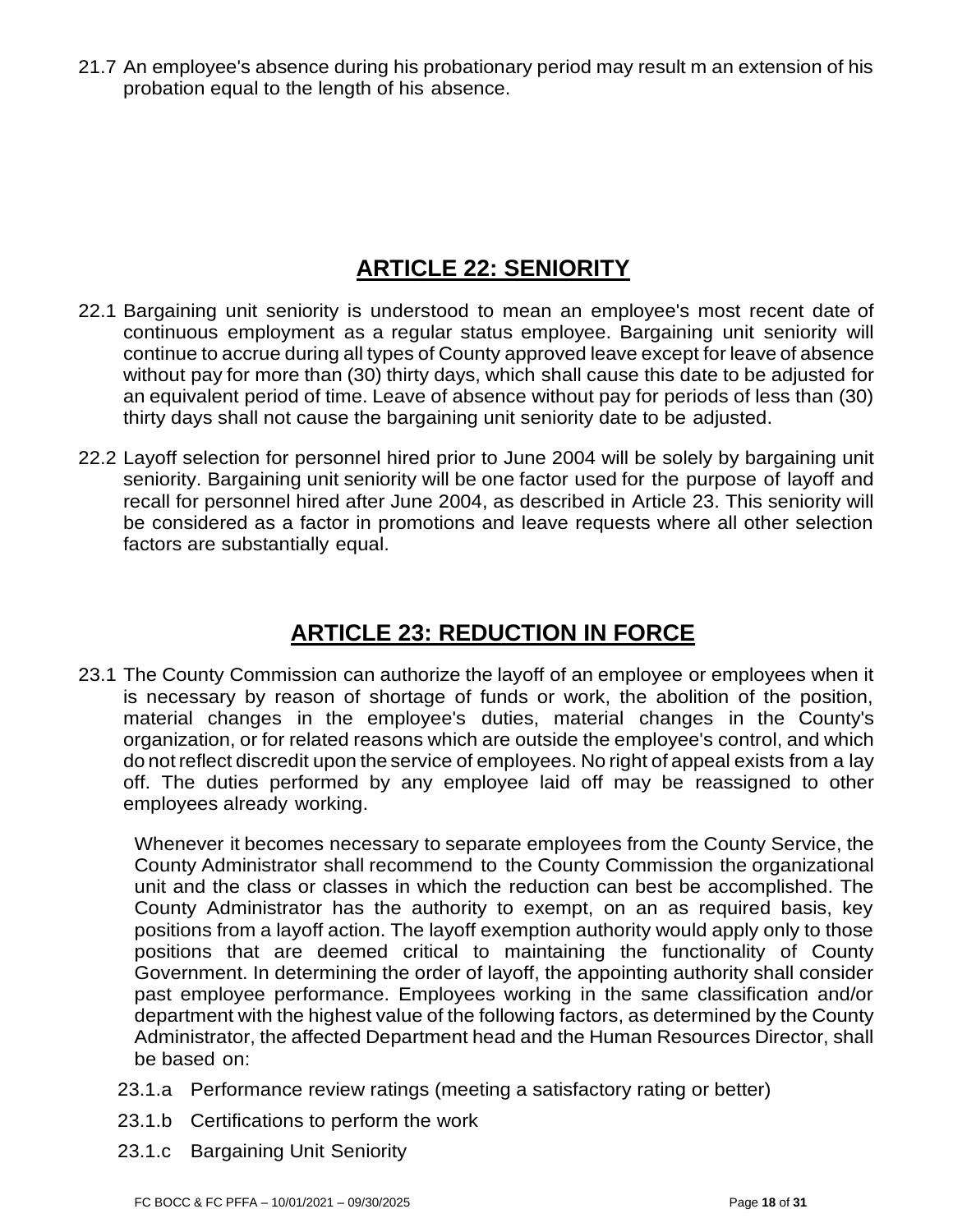23.2 Layoff selection for all personnel hired after June 2004, the County will utilize the criteria above. Bargaining Unit Seniority will be used as the deciding factor where all other selection factors are substantially equal. Layoff selection for personnel hired prior to June 2004 will be solely by bargaining unit seniority. Employees shall be laid off without prejudice as layoff is not considered a disciplinary action.

In the event that the Board of County Commissioners authorizes a layoff, employees will be laid off in the following order within the affected job classifications:

Probationary employees; then

Regular, non-probationary, full-time employees.

- 23.3 A bargaining unit employee will receive at least two (2) weeks' notice of the layoff, or two (2) weeks salary in lieu of notice.
- 23.4 Laid off Bargaining Unit Employees will be recalled by the County according to seniority in their former job classification. Laid off bargaining unit employees will be considered for all openings for which they qualify and for which they apply. Employees will retain recall rights for up to twelve (12) months: However, employees must provide to the County any changes of address during this twelve (12) month period to take advantage of this provision. The provision to notice laid off bargaining unit employees shall not provide them any more right or consideration than is given or awarded to an incumbent regular full-time employee. Notice of recall vacancies will be sent by certified mail to the last known address of the laid off employee. If the employee refused to return to work in the classification for which he is recalled, or if the laid off employee does not provide the County Administrator with a written response within fourteen (14) days after receipt of the certified notice, such individual's recall rights under this Agreement are lost, and are not subject to grievance.

## **24 ARTICLE 24: CALL BACK PAY**

- <span id="page-18-0"></span>24.1 Call back pay is provided to compensate employees required to return to work because of an emergency after they leave a completed a regularly assigned shift and have left the County work location to which they were assigned. Eligibility for call back pay is as follows:
	- 24.1.a Any employee who is off duty and required to return to work because of an emergency shall be eligible for call back pay.
	- 24.1.b Any employee eligible for call back pay shall be compensated for his actual hours worked, with a minimum guarantee of two (2) hours pay. Only actual hours worked will be applied towards hours worked for purposes of overtime compensation.
	- 24.1.c Any employee who is on duty, or is off duty but has not left his work location at the end of his shift, and is instructed to remain at work shall be ineligible for call back pay. Employees who are required to report to work less than two (2) hours before their regularly scheduled starting time are not eligible for call back pay.
	- 24.1.d Employees deployed as part of reimbursement mission in support of the State of Emergency Response Plan (SERP) will receive continuous hour pay upon the completion of 96 hours from notification of deployment by the Fire Chief, or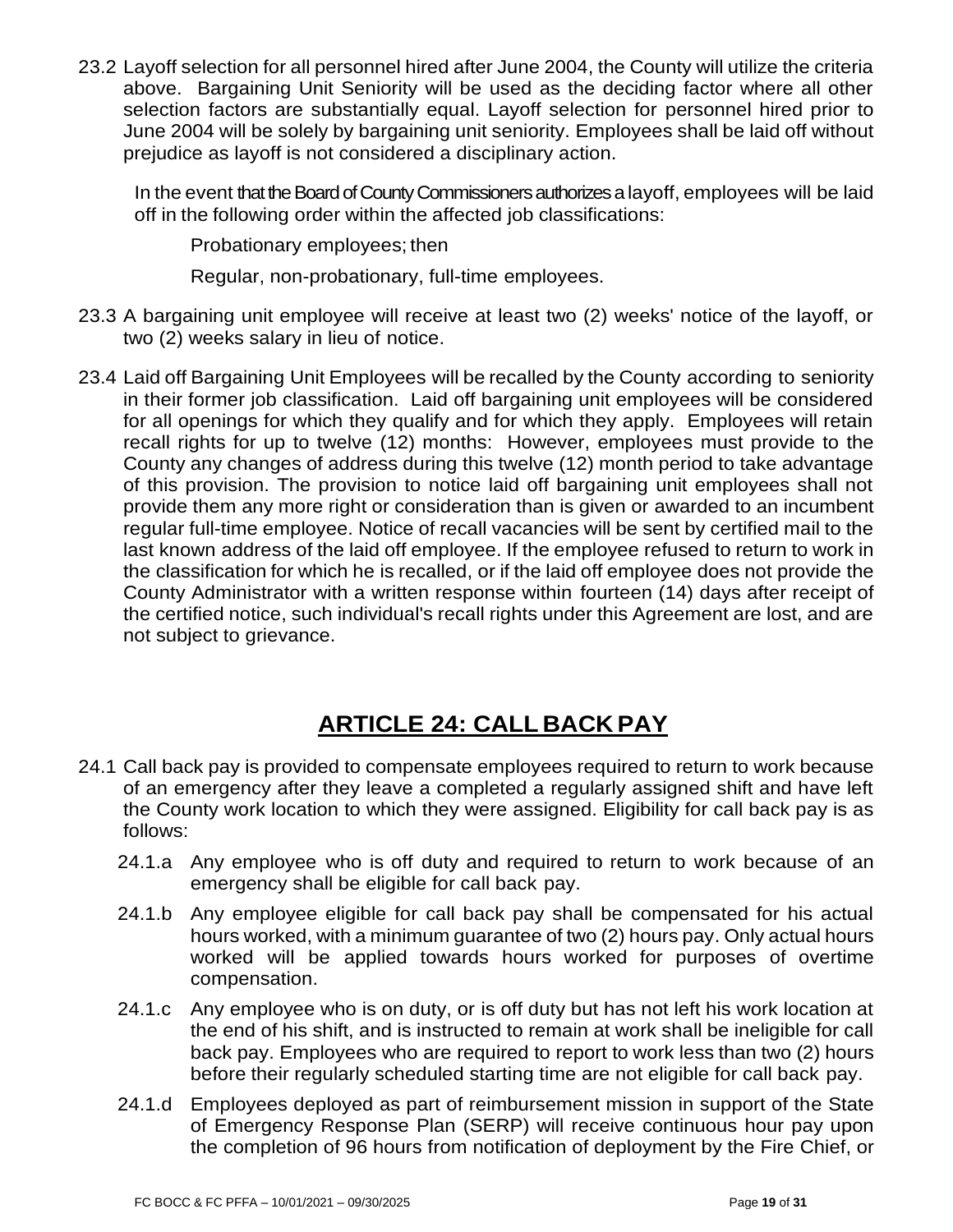designee. For the purposes of determining hours worked relative to SERP missions, time will begin at the time of notification for deployment by the Fire Chief or Designee.

## **25 ARTICLE 25: HOLIDAYS**

<span id="page-19-0"></span>25.1 The Board of County Commissioners has designated the following II employee Holidays:

New Year's Day Martin Luther King's Birthday Easter Sunday Memorial Day Independence Day Labor Day Veterans Day Thanksgiving Day Day after Thanksgiving Day Christmas Eve Day Christmas Day

- 25.2 Employees who are to work the entire 24 hours for station coverage on designated employee holidays will receive holiday pay at 12 hours straight time. All employees who work less than the entire 24 hours, **who** are off, or **who work 24hrs on the holiday for non-station coverage will receive holiday** pay at 8 hours straight time. This change to this article will automatically expire at the end date of this contract and shall not be extended with any impasse continuance and must be renegotiated to continue.
- 25.3 Employees are not eligible for holiday pay when on a leave without pay status.
- <span id="page-19-1"></span>25.4 Holiday shall start at 8am on the day of the Holiday.

## **26 ARTICLE 26: COURT/JURY LEAVE**

- 26.1 In the event any employee covered by this Agreement is subpoenaed or summoned for jury duty, he shall receive straight pay for hours he is required to be absent from his currently scheduled shift due to such jury duty. Employees who perform jury duty for only a portion of a regular scheduled workday are expected to report to their immediate non-bargaining unit supervisor when excused or released by the court. The immediate non-bargaining unit supervisor will determine how the remainder of the scheduled workday will be completed.
- 26.2 Employees subpoenaed to appear as a witness in court in their official County capacity shall receive compensation for the actual time spent relating to such duty; provided that if an employee is subpoenaed in his official County capacity to appear during a regularly scheduled day off, the employee will be compensated for all hours of such service.
- 26.3 Jury or witness duty as described above which falls on a pre-approved personal leave day (excluding medical leave) shall be charged to court/jury leave, not personal leave.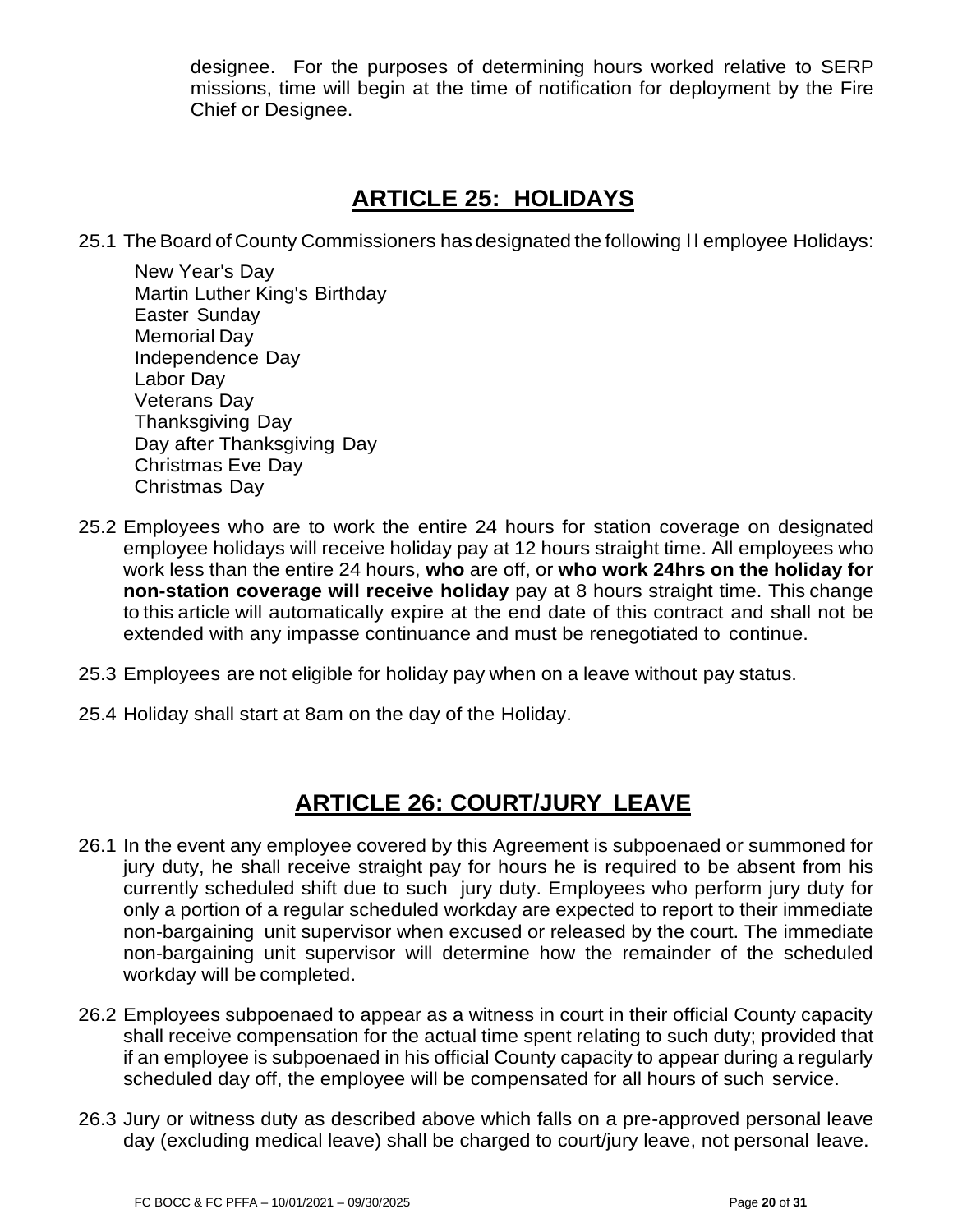- 26.4 Employees subpoenaed to appear as witnesses in court in their personal capacities or as witnesses against the County in either, their official or personal capacities are not entitled to court/jury leave.
- <span id="page-20-0"></span>26.5 All pay or fees received from the court, while the employee is receiving compensation for court/jury leave, shall be retained by the employee.

### **27 ARTICLE 27: MILITARY LEAVE**

27.1 Military leave for Active Duty: Flagler County will comply with the Uniformed Services Employment and Reemployment Rights Act of 1294 {USERRA), 38 U.S.C. 4301-4333 and Florida Statutes.

## **28 ARTICLE 28: ACCIDENT AND INJURY REPORTING**

- <span id="page-20-1"></span>28.1 All employees must report to their supervisors all injuries that occur on the job as soon as possible. Delay in reporting injury can cause complication of the injury and delay recovery. In case of vehicular accident, serious injury, or fatality, the appropriate law enforcement agency, the supervisor and the Fire/Rescue Chief or Assistant Fire/Fire Rescue Chief shall be formally notified as soon as possible.
- <span id="page-20-2"></span>28.2 Payment of workers' compensation to eligible employees who are disabled because of an injury arising out of and in the course of performing their duties with the County will be governed by the Florida Workers' Compensation Law.

#### **29 ARTICLE 29: DRIVER'S LICENSE**

- 29.1 Any employee, who is required as a condition of employment to possess and maintain a valid Florida driver's license, must immediately, upon his knowledge of same, inform his/her supervisor should his license become denied, expired, restricted, suspended, or revoked at any time during his employment with the County. Failure to do so may result in disciplinary action.
- <span id="page-20-3"></span>29.2 The County will conduct driver's license checks annually at a minimum.

## **30 ARTICLE 30: SAFETY**

30.1 The County will provide safety equipment and devices for employees engaged in work where the Fire Chief, upon consideration of the recommendations of the Safety Committee, deems such special equipment and devices to be necessary. Such equipment and devices, where provided, must be used. Employees who fail to utilize provided equipment or devices may be subject to disciplinary measures.

The Union will have representation on the County's planned safety committee. The Union Representative on the Safety Committee shall be appointed by the Local Union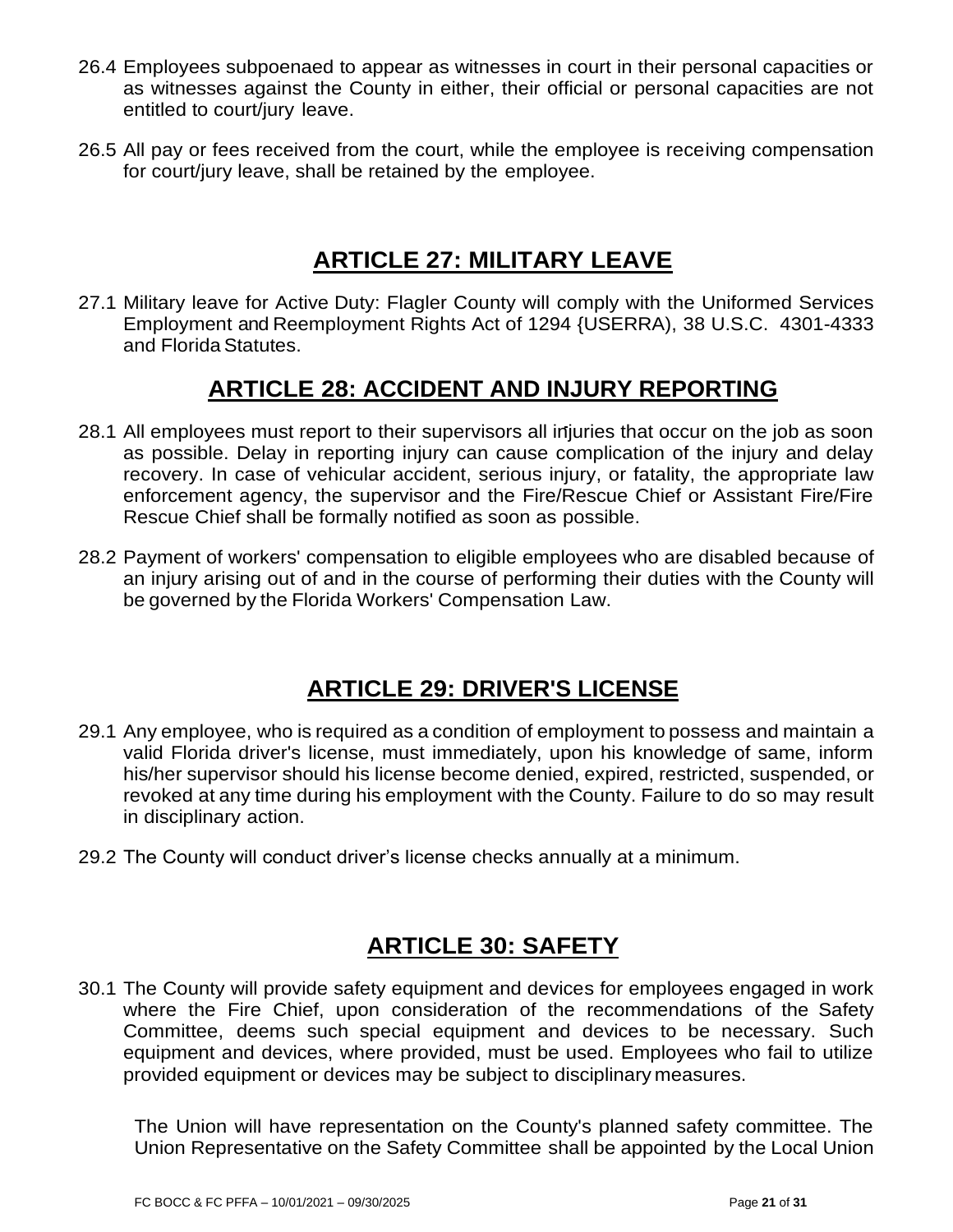<span id="page-21-0"></span>President. Nothing herein shall prohibit the Fire Chief from taking actions he deems necessary in the absence or contrary to a recommendation of the safety committee.

## **31 ARTICLE 31: LEAVE WITHOUT PAY**

- 31.1 Leave without pay may be granted pursuant to County Policy. Leave without pay includes but is not limited to maternity leave and other temporary, non-serviceconnected disabilities for a period approved by the County Administrator.
- 31.2 The employee must submit their leave request in writing through their department head/manager. The request shall be forwarded to the County Administrator for final approval or disapproval. Such approval shall not be unreasonably withheld. Said decision shall not be subject to the grievance/arbitration procedure. Each request must be accompanied by a full explanation of the justification for the requested leave.
- 31.3 In each case, the County shall, at the conclusion of the leave, make its best efforts to return the employee to their former position of a similar position in the same classification in another department.

The following practices apply to Leaves without Pay:

- 31.3.a Only regular, full-time employees are eligible for leave without pay.
- 31.3.b Exceptions allowing probationary employees to utilize leave without pay may be granted by the Fire Chief on a case by case basis.
- 31.3.c Department heads/managers must submit personnel forms placing employees on a leave of absence for any period of time. The leave of absence will be effective beginning with the first day of absence.
- 31.3.d Prior to requesting a leave of absence without pay, the employee must utilize all accumulated personal leave.
- 31.3.e Leave without pay for any period of thirty (30) days or longer will result in a corresponding adjustment of anniversary and classificationdates.
- 31.3.f An employee granted a leave of absence must keep the department director/manager informed weekly of their current status. In addition, the employee must keep the department advised of their current address at all times.
- 31.3.g Failure to comply with these conditions may result in the employee being dropped from leave of absence status; in which case they must return to duty or should be considered to have resigned.
- 31.3.h Failure to return to work at the expiration of the approved leave shall be considered as absent without leave and grounds for dismissal.
- 31.3.i No Personal leave will be earned by an employee for the time that the employee is on leave without pay.
- 31.3.j Anniversary salary increments shall not be credited during leave without pay.
- 31.4 Group Life and Hospitalization Insurance coverage, for both the employee and dependents, may be continued while an authorized leave of absence provided all premium payments for both employee and dependents are kept current by the employee.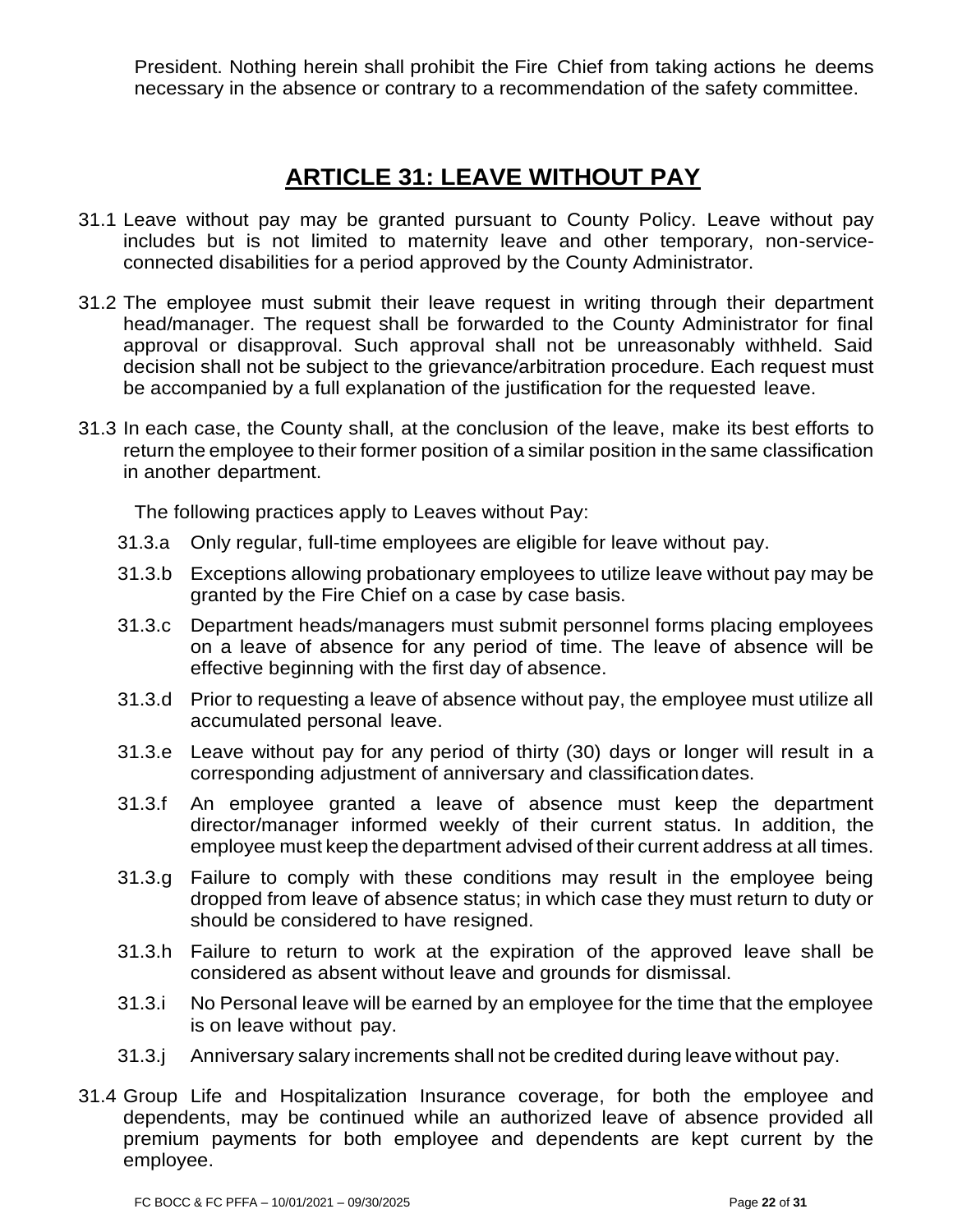## **32 ARTICLE 32: SAVINGS CLAUSE**

<span id="page-22-1"></span><span id="page-22-0"></span>32.1 If any provision of this Agreement is rendered or declared invalid by any court action or by reason of any existing or subsequently enacted legislation, the remaining provisions of this Agreement shall remain in full force and effect for the term of this Agreement

## **33 ARTICLE 33: REOPENER**

- 33.1 Except as specifically provided herein, neither party hereto shall be permitted to reopen or renegotiate this Agreement or any part of this Agreement without the consent of the other party. This Agreement contains the entire agreement of the parties on all matters relative to wages, hours, working conditions, and all other matters which have been or could have been negotiated by and between the parties prior to the execution of this agreement.
- 33.2 The County or the Union may request reopening of this Agreement for the purpose of negotiating additional provisions or modification of existing provisions where new Federal or State regulations have created a hardship upon the County in implementing the terms of this Agreement.
- 33.3 In that case the parties, following written notice from one to the other identifying the specific Article or issue to be addressed, will make their best efforts to meet within thirty (30) days to begin negotiations to seek a solution which may alleviate the hardship upon the County.
- <span id="page-22-2"></span>33.4 Except as otherwise provided herein, this Agreement may be reopened only with the mutual written agreement of the parties hereto.

#### **34 ARTICLE 34: MISCELLANEOUS PROVISIONS**

34.1 Personnel Files: An employee will be allowed to review his/her personnel file as prescribed by chapter 119, Florida Public records law.

Uniforms: The County will provide uniforms to department personnel based on what is outlined in the department standard operating guidelines (SOG 126).

## <span id="page-22-3"></span>**35 ARTICLE 35: DURATION**

35.1 This Agreement shall be effective the first day of the first full pay period after it is ratified by both the County and the Union, and it shall remain in full force and effect until and including September 30, 2025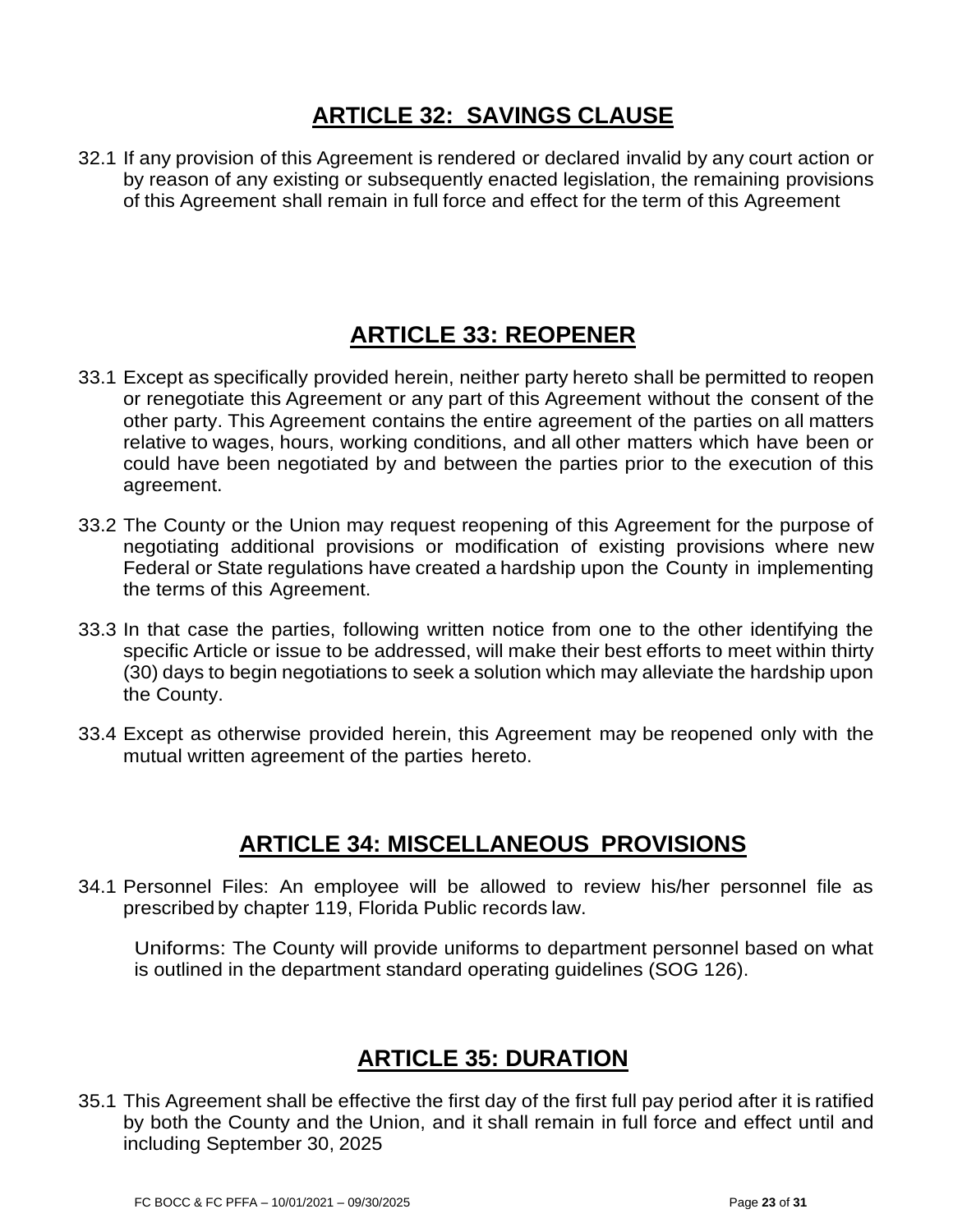- 35.2 No employee who has left the County's employ prior to the ratification of this Agreement will be entitled to any of the benefits contained herein
- 35.3 On a mutually agreeable time, the Union and the County shall begin negotiations on any changes, modifications, or amendments of the Agreement. The Union proposals for any changes, modifications, or amendments will be provided to the County at the first meeting between the parties beginning these negotiations.
- 35.4 Wage increases and other economic benefit increases for covered employees after the expiration of this Agreement will be established solely through the collective bargaining process.

### **36 ARTICLE 36: WELLNESS/FITNESS**

<span id="page-23-0"></span>36.1 Firefighting and emergency services continue to be one of the most dangerous occupations in the United States. Research reveals the need for high levels of physical fitness to safely perform the necessary duties of the fire service. A commitment and investment in a wellness program helps assist these professionals maintain a high state of readiness and peak performance at all times, which in turn provides benefits with each and every call answered.

Therefore, placing a high priority on wellness makes sense for everyone including fire service personnel, tax payers, and the public served.

- 36.2 Wellness/fitness is a personal commitment that all uniformed personnel must make to perform their strenuous duties in some cases, survive and sustain a successful career in the professional fire service. When uniformed personnel are ill or injured, malnourished or overweight, over stressed or out of balance, it affects their ability to effectively do their job. Thereby potentially risking their life, the lives of their fellow team members and the lives of the public at risk.
- 36.3 Relative to consideration of job-related injuries, equipment utilized for the purposes of physical fitness training will be approved by the Fire Chief via memorandum to collective bargaining units Executive Board and County's Risk Manager.

#### **37 ARTICLE 37: LIGHT OR MODIFIED DUTY**

- <span id="page-23-1"></span>37.1 Purpose: The Light Duty Program is program designed to keep an employee that is physically incapable of performing their position involved within the department on a short-term basis by utilizing the skills of injured, illor other related conditions of uniformed personnel during rehabilitation. Light duty assignments may be available to employees with medical disabilities due to either job-related or non-job-related injuries or illnesses at the discretion of the County. The Light Duty Program also can be utilized for other temporary assignments.
- 37.2 Policy:
	- 37.2.a Job Related Injury/Illness When an employee is injured on the job they receive 66 2/3 % compensation as stated in Section 6.08 (6) of Flagler County Personnel Policy. It shall be therefore compulsory for the employee to work light duty within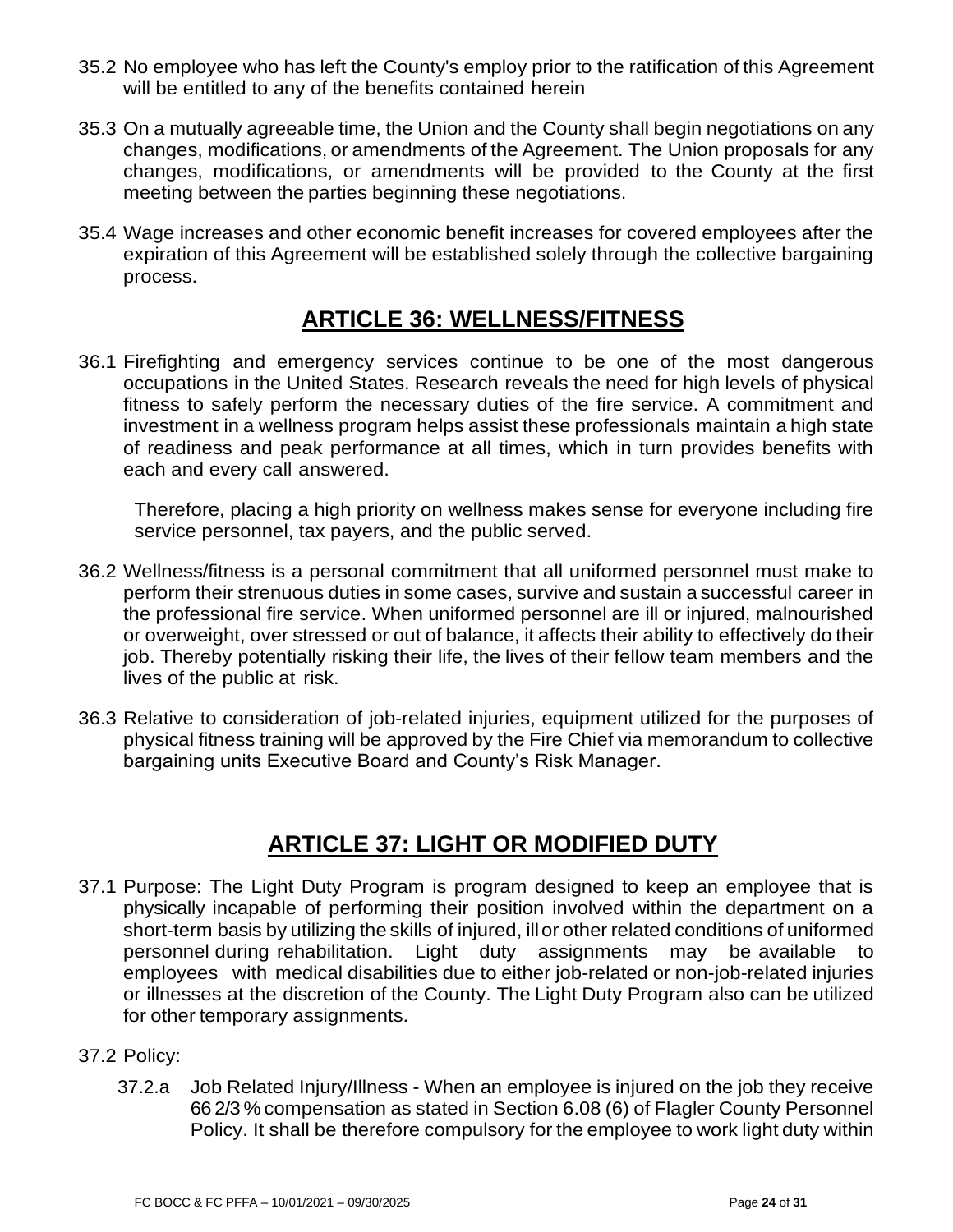the parameters of a treating physician guidelines. Depending on the illness/injury this may not be initially possible or possible at all.

- 37.2.b If the evaluating Worker's Compensation doctor affirms that the employee is unable to work light duty, the employee shall be paid at 100% until able to work light duty.
- 37.2.c Employee pay will be converted to a 40-hour workweek while working light duty under a 40-hour pay period. Employees working light duty on average of 56 hours per pay period will be paid their regular rate for hours worked.
- 37.2.d Non-Job Related Injury/Illness When an employee is injured off the job light duty may or may not be permitted depending on the needs of the County. Non-Job Related Injuries/Illnesses are not compensated at 100% by the County. Employee will be required to use Personal Leave or unpaid leave time.
- 37.2.e Approval of Light Duty shall be approved with the concurrence of the Fire/Rescue Chief and Risk Manager or Human Resources Director.
- 37.2.f Permanent light duty assignments or accommodation agreements shall not be made.
- 37.2.g Any light duty assignment that is required due to an employee's inability to perform the duties required of his or her position shall be limited to the equivalent of 6 calendar months, from date of incapacity, unless otherwise extended by the County for no more than 12 calendar months.
- 37.3 Procedure for Light Duty Assignments
	- 37.3.a Any employee being treated for a job-related injury or employee treated for a non-job related injury that desires light duty shall undergo a physical examination completed by the county physician or completed by their treating physician. The medical examination shall include a clearance to work light or modified duty on a Medical Status/Release Report stating the projected length of disability, work restrictions, and physical limitations. Due to medical confidentiality, the cause of the disability for non-occupational injuries does not need to be identified for light duty approval. For a job related injury this shall occur within three calendar days following the discharge from a medical facility. This light duty medical status/release report shall be provided immediately to the Deputy Chief and Risk Manager and a copy shall be physically carried by the employee while on light duty.
	- 37.3.b For job related injuries that cannot initially perform light duty, the employee shall notify the Deputy Chief and Risk Manager immediately when he or she is subsequently released to perform light duty. The County may require the employee to undergo a new evaluation for light duty every 30 days to determine the potential for light duty. This standard may be waived by the County if they determine light duty is clearly not possible.
	- 37.3.c All light duty assignments shall follow the treating physician's guidelines.
	- 37.3.d Once approved for light duty, assignments for light duty shall be made by the Deputy Chief. If there is not a role for the employee in Fire/Rescue Department the employee will be referred to the Human Resources Risk Manager for consideration of assignment outside the Fire Rescue Department with the concurrence of the County Administrator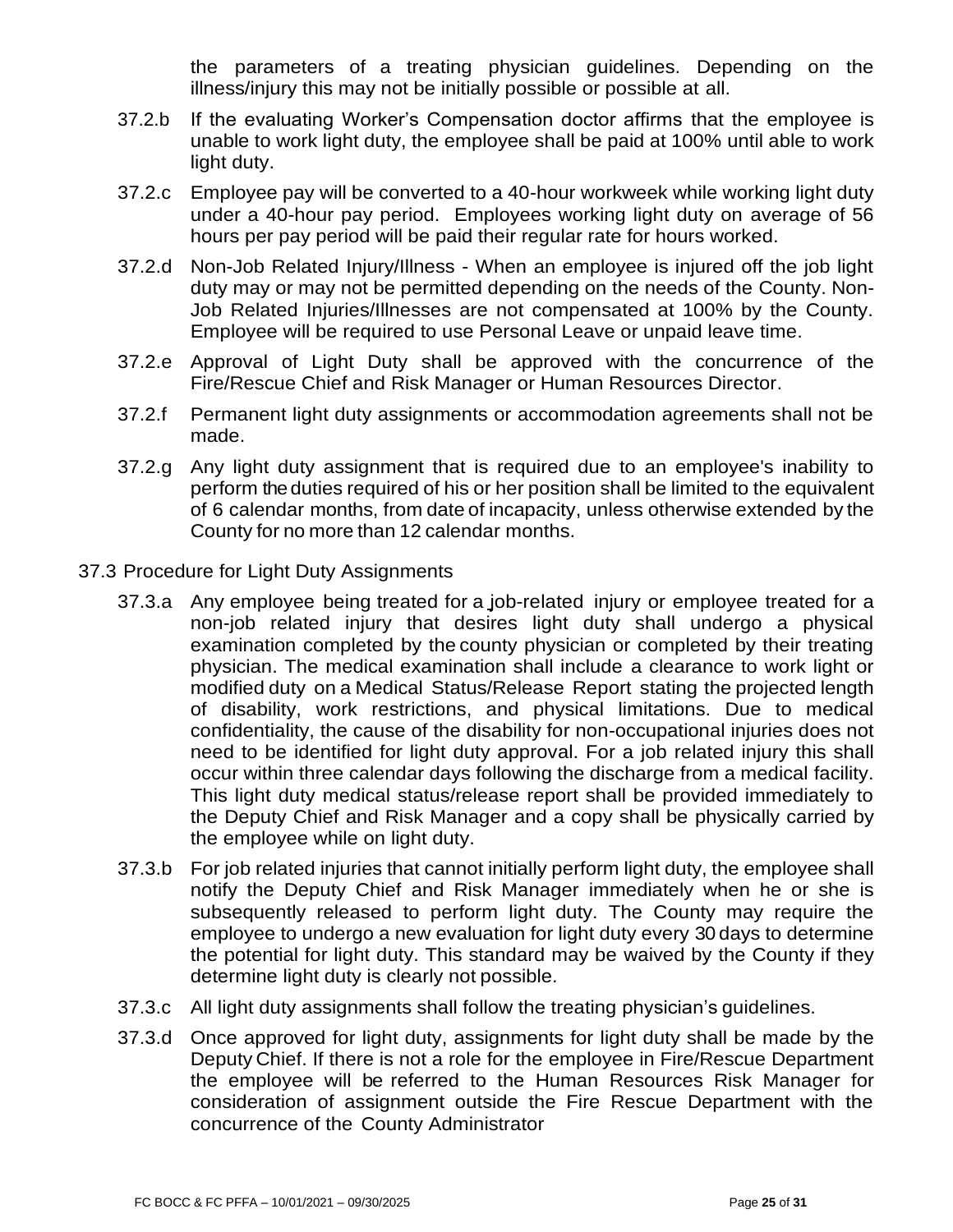- 37.3.e Light duty work assignments shall be generally scheduled following a 40 hr work week (Monday-Friday) except during declared emergencies.
- 37.3.f Any employee reporting to light duty for the first time due to a job-related injury or illness shall have a completed Medical Status/Release Report completed by the county physician.
- 37.3.g It shall be the employee's responsibility to provide weekly medical status updates from the workers' compensation treating physician to the Deputy Chief and Risk Manager.
- 37.3.h All non-job-related injury/illness shall have an approval for Family and Medical Leave.
- 37.4 Procedures for Personnel Assigned to Light Duty
	- 37.4.a Personnel assigned to light duty shall report to the Deputy Chief for assignment. Personnel shall be issued a light duty assignment specifying work location and hours.
	- 37.4.b Personnel assigned to light duty shall wear a Class B uniform.
	- 37.4.c Personnel working in a light/modified duty capacity shall not be permitted to perform physical fitness training.
	- 37.4.d Employees shall be required to provide Medical Status/Release Report updates following each physician's visit to the Risk Manager
	- 37.4.e Non-Physical Training within physician restrictions shall be maintained.
	- 37.4.f There shall be no overtime accrued by light duty assigned personnel unless authorized in writing by the County Administrator during declared emergencies.
	- 37.4.g Annual leave shall be granted as it is in the field: requests will be submitted at least one day before the leave day(s) requested. Any leave already approved during the time that the employee is expected to be on light duty shall be reported to the Deputy Chief when the employee first reports for light duty.
	- 37.4.h All non-job-related injury/illness shall have an approval for Family and Medical Leave in accordance with County Personnel Policies.
	- 37.4.i Personnel assigned to light duty shall be responsible for completing their Time and Attendance Reports and submitting them on time to the Deputy Chief.
	- 37.4.j Personnel released from light duty to full and unrestricted duty shall immediately notify the Deputy Chief, Risk Manager and the respective Battalion by submitting written Medical Status/Release Report and successfully completing the combat challenge upon returning to their first scheduled shift back.
	- 37.4.k Scheduled annual physical appointments shall be maintained when an employee is assigned to light duty.

#### <span id="page-25-0"></span>**38 ARTICLE 38: SEPERATION FROM SERVICE DUE TO PHYSICAL or MENTAL LIMITATIONS**

38.1 PURPOSE: To establish a separation procedure for employees who are no longer physically or mentally capable of performing their position involved within the department as determined on alon2e1-term basis. The purpose of the policy is to go hand in hand with Articles 35 a11d 36 and Florida Statutes Chapter 633.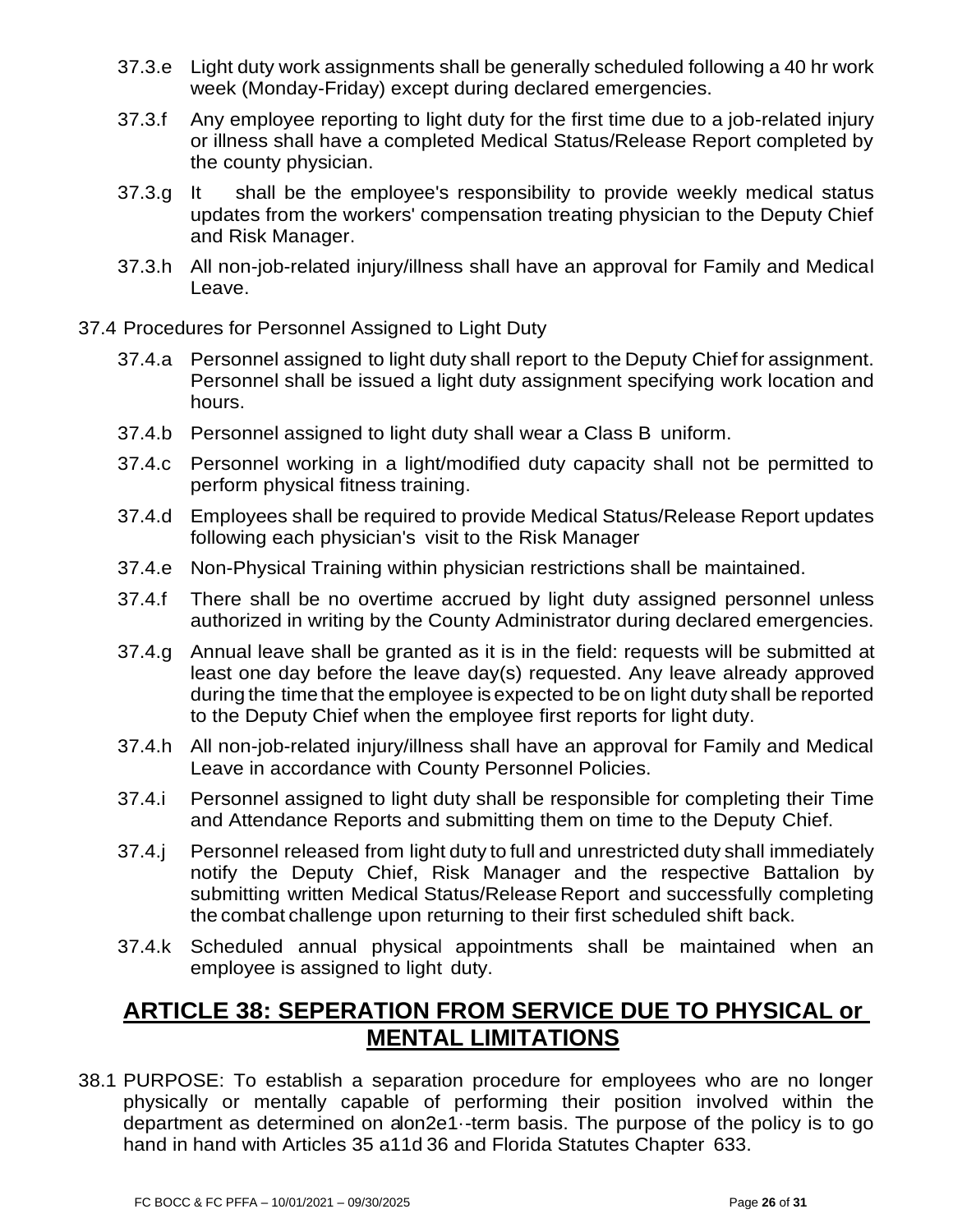38.2 POLICY: Long-term basis shall apply to employee's incapable of performing their duties for a period longer than 6 consecutive calendar months or 18 months of nonconsecutive/cumulatively calendar days (30-day months) within any 36-month calendar period. The exception/extension to long term basis for consecutive calendar months 1 shall be those employees who have been granted additional beyond 6 months up to 12 months maximum, based on a treating physician prognosis that the physical or mental limitations is reasonably expected to resolve during the additional time and the employee will be able to return to full and unrestricted duty. The maximum consecutive timeframe shall be 12 consecutive months regardless of prognosis.

Upon the one of the following occurrences separations shall be implemented:

- 38.2.a 6 consecutive calendar months of non-service with no prognosis for full and complete recovery within the next 6.calendar months (12 calendar months total)
- 38.2.b 12 consecutive calendar months of non-service
- 38.2.c 18 non/consecutive calendar months of non-service within any 18-month period

#### 38.3 PROCEDURES FOR SEPERATION

- 38.3.a Upon an occurrence above the employee will be offered the following options:
- 38.3.b All reports and personnel actions (to include transfers temporary assignments employee reclassifications. accommodation agreements etc.) required to effectively administer the provisions of this policy shall be documented in writing. Co12ies will be maintained in the employee's personnel file. Other documentation to include work performance evaluation results and medical status forms will be held in separate files with limited access within the Human Resource Department. Medical information, such as fitness for duty evaluations, shall be filed separately in the employee's medical record file that is maintained by the employee health clinic and/or the authorized physician's file utilized for workers compensation claims.
- 38.3.c To ensure that this policy is administered in an objective, consistent and nondiscriminatory manner the determination of an employee's fitness and/or ability to perform essential firefighter job functions must be based on objective job related criteria. The primary criteria to be used for a fitness for duty determination shall include all of the following as applicable as determined by the County:
- 38.3.c.1Results of a medical and/or psychological examination performed by a County physician or a physician approved by the Human Resource Department with determination of fitness for duty based upon the established *Medical Guidelines for Firefighters,* the firefighter's job description, and a list of essential job tasks as outlined in the work performance evaluation NFPA 1582.
- 38.3.c.22. An official report, training record, administrative investigation, performance evaluation, or request for accommodation.
- 38.3.c.3A physical ability test administered by the department that has been established and approved by the department.
- 38.3.c.4 A written exam testing the knowledge of county medical protocols, fire department standard operating guidelines, county policy and procedures and any other knowledge-based material deemed by the department.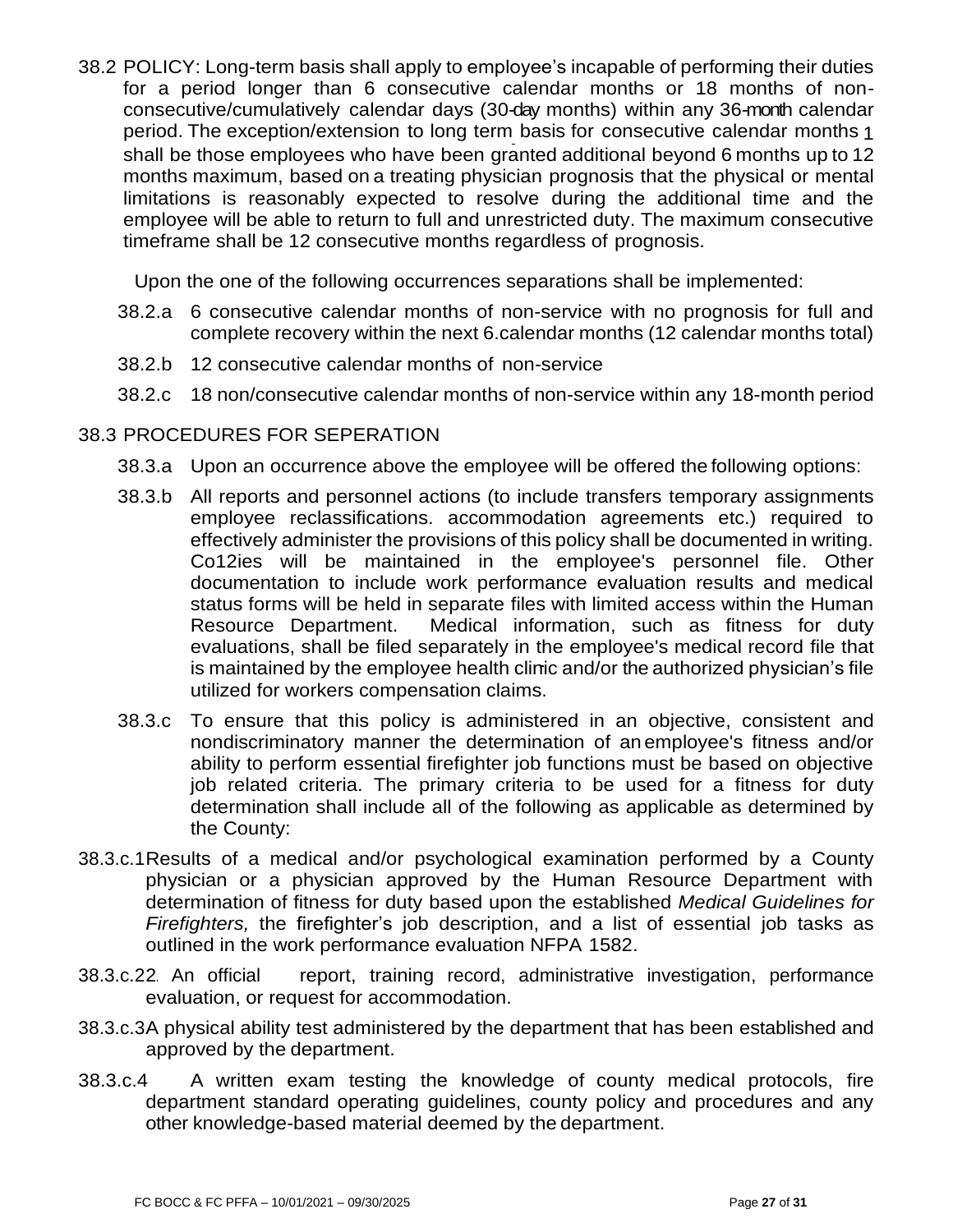## **39 APPENDIX A - STEP MATRIX**

#### Implementation 10/1/21

<span id="page-27-0"></span>

|         |                         | <b>Firefighter</b> | Paramedic          | <b>Firefighter</b> | Lieutenant         |
|---------|-------------------------|--------------------|--------------------|--------------------|--------------------|
|         |                         | /EMT               |                    | /Paramedic         |                    |
| Step 0  | Annual                  | 41,531.10          | 44,102.50          | 51,338.30          |                    |
|         | <b>Hourly</b>           | 13.89              | 14.75              | 17.17              |                    |
| Step 1  | Annual                  | 42,547.70          | 45,208.80          | 52,624.00          |                    |
|         | Hourly                  | 14.23              | 15.12              | 17.60              |                    |
| Step 2  | Annual                  | 43,624.10          | 46,345.00          | 53,939.60          |                    |
|         | Hourly                  | 14.59              | 15.50              | 18.04              |                    |
| Step 3  | <b>Annual</b>           | 44,700.50          | 47,481.20          | 55,285.10          | 60,816.60          |
|         | <b>Hourly</b>           | 14.95              | 15.88              | 18.49              | 20.34              |
| Step 4  | <b>Annual</b>           | 45,836.70          | 48,677.20          | 56,660.50          | 62,341.50          |
|         | Hourly                  | 15.33              | 16.28              | 18.95              | 20.85              |
| Step 5  | Annual                  | 46,972.90          | 49,903.10          | 58,065.80          | 63,866.40          |
|         | Hourly                  | 15.71              | 16.69              | 19.42              | 21.36              |
| Step 6  | <b>Annual</b>           | 48,139.00          | 51,158.90          | 59,530.90          | 65,481.00          |
|         | Hourly                  | 16.10              | 17.11              | 19.91              | 21.90              |
| Step 7  | <b>Annual</b>           | 49,364.90          | 52,414.70          | 61,025.90          | 67,125.50          |
|         | Hourly                  | 16.51              | 17.53              | 20.41              | 22.45              |
| Step 8  | Annual                  | 50,590.80          | 53,730.30          | 62,550.80          | 68,799.90          |
|         | Hourly                  | 16.92              | 17.97              | 20.92              | 23.01              |
| Step 9  | <b>Annual</b>           | 51,846.60          | 55,075.80          | 64,105.60          | 70,534.10          |
|         | Hourly                  | 17.34              | 18.42              | 21.44              | 23.59              |
| Step 10 | <b>Annual</b>           | 53,132.30          | 56,451.20          | 65,720.20          | 72,298.20          |
|         | Hourly                  | 17.77              | 18.88              | 21.98              | 24.18              |
| Step 11 | <b>Annual</b>           | 54,477.80          | 57,856.50          | 67,364.70          | 74,122.10          |
|         | Hourly                  | 18.22              | 19.35              | 22.53              | 24.79              |
| Step 12 | Annual                  | 55,823.30          | 59,321.60          | 69,039.10          | 75,946.00          |
|         | <b>Hourly</b>           | 18.67              | 19.84              | 23.09              | 25.40              |
| Step 13 | Annual                  | 57,228.60          | 60,786.70          | 70,773.30          | 77,859.60          |
|         | <b>Hourly</b>           | 19.14              | 20.33              | 23.67              | 26.04              |
| Step 14 | Annual                  | 58,663.80          | 62,311.60          | 72,537.40          | 79,803.10          |
|         | Hourly                  | 19.62              | 20.84              | 24.26              | 26.69              |
| Step 15 | Annual                  | 60,128.90          | 63,866.40          | 74,331.40          | 81,776.50          |
|         | Hourly                  | 20.11              | 21.36              | 24.86              | 27.35              |
| Step 16 | Annual                  | 61,623.90          | 65,481.00          | 76,215.10          | 83,839.60          |
|         | <b>Hourly</b>           | 20.61              | 21.90              | 25.49              | 28.04              |
| Step 17 | Annual                  | 63.178.70          | 67.095.60          | 78,098.80          | 85.902.70          |
|         | Hourly                  | 21.13              | 22.44              | 26.12              | 28.73              |
| Step 18 | Annual<br>Hourly        | 64,763.40          | 68,799.90          | 80,072.20          | 88,085.40          |
|         |                         | 21.66              | 23.01              | 26.78              | 29.46              |
| Step 19 | Annual<br>Hourly        | 66,378.00          | 70,504.20          | 82,075.50          | 90,298.00          |
|         | Annual                  | 22.20              | 23.58              | 27.45              | 30.20              |
| Step 20 | Hourly                  | 68,022.50          | 72,268.30          | 84,108.70          | 92,510.60<br>30.94 |
| Step 21 |                         | 22.75              | 24.17              | 28.13              |                    |
|         | <b>Annual</b><br>Hourly | 69,726.80          | 74,062.30          | 86,231.60          | 94,872.70          |
| Step 22 | <b>Annual</b>           | 23.32<br>71,461.00 | 24.77<br>75,916.10 | 28.84<br>88,384.40 | 31.73<br>97,234.80 |
|         | Hourly                  | 23.90              | 25.39              | 29.56              | 32.52              |
|         |                         |                    |                    |                    |                    |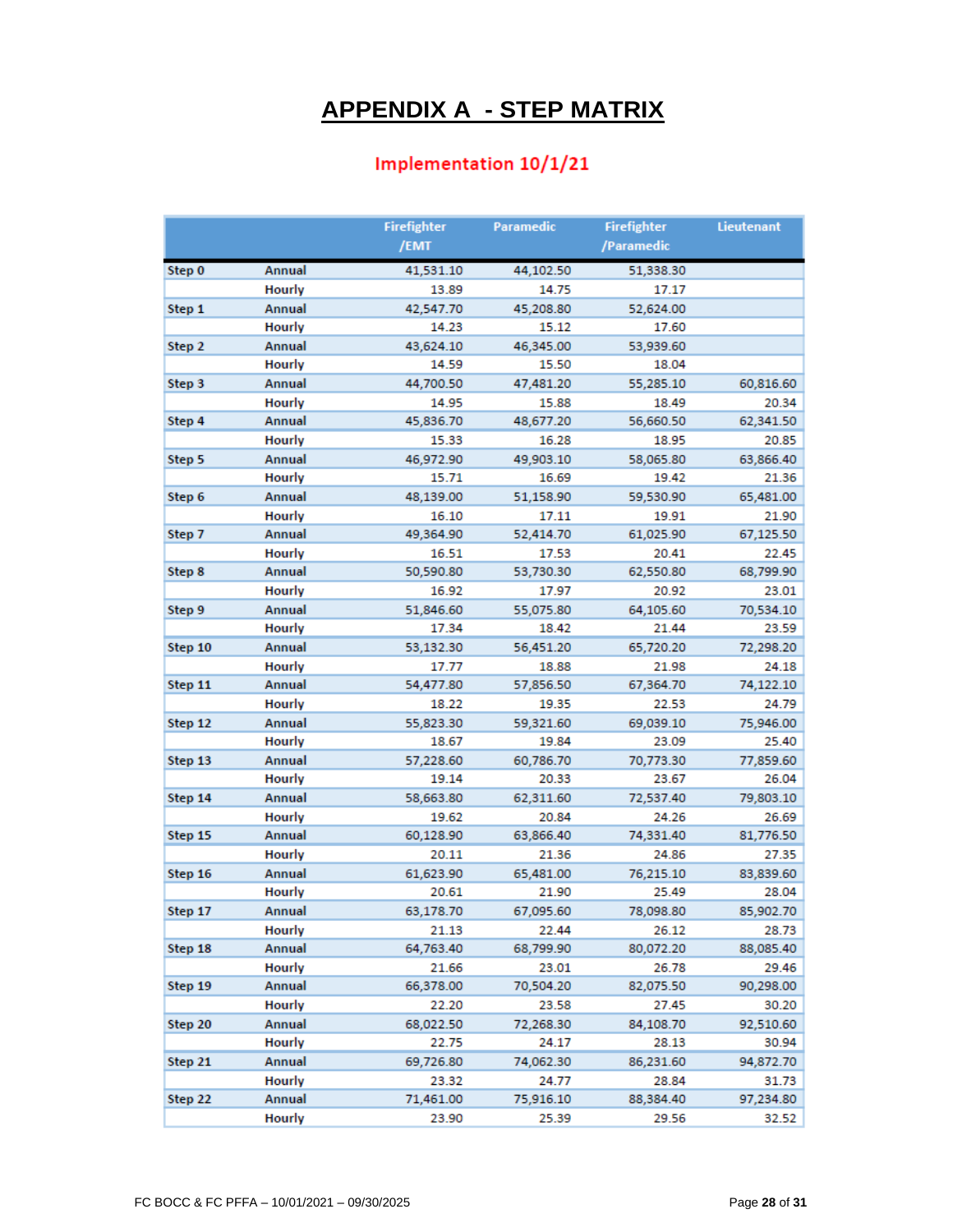## **40 APPENDIX B UNIFORM ISSUE**

<span id="page-28-0"></span>

| Class A uniform (rank appropriate)        |                               |                           |  |  |
|-------------------------------------------|-------------------------------|---------------------------|--|--|
| $\circ$                                   | long sleeve dress shirt       | 1 (initial and as needed) |  |  |
| $\circ$                                   | Dress pants                   | 1 (initial and as needed) |  |  |
| $\circ$                                   | <b>Badge</b>                  | 1                         |  |  |
| $\circ$                                   | Collar insignia               | 1 set                     |  |  |
| $\circ$                                   | Name tag                      | 1                         |  |  |
| $\bigcirc$                                | <b>Tie</b>                    | 1 (initial and as needed) |  |  |
| <b>Class B Uniform (rank appropriate)</b> |                               |                           |  |  |
| $\Omega$                                  | Short sleeve dress shirt      | 1 (initial and as needed) |  |  |
| $\circ$                                   |                               |                           |  |  |
|                                           | <b>Class C (Duty Uniform)</b> |                           |  |  |
| $\bigcap$                                 | Polos                         | 4 (annually or as needed) |  |  |
| $\Omega$                                  | <b>BDUs/Pants</b>             | 4 (annually or as needed) |  |  |
| $\circ$                                   | <b>Duty Boots</b>             | 1 (annually or as needed) |  |  |
| $\bigcap$                                 | <b>T-shirts</b>               | 4 (annually or as needed) |  |  |
| $\circ$                                   | <b>Belt</b>                   | 1 (annually or as needed) |  |  |
| $\Omega$                                  | Hat                           | 1 (annually or as needed) |  |  |
| <b>Inclement Weather Gear</b>             |                               |                           |  |  |
| $\bigcap$                                 | <b>Rain Jacket</b>            | 1 (initial and as needed) |  |  |
| $\Omega$                                  | <b>Job Shirt</b>              | 1 (initial and as needed) |  |  |
| $\bigcap$                                 | <b>Winter Jacket</b>          | 1 (initial and as needed) |  |  |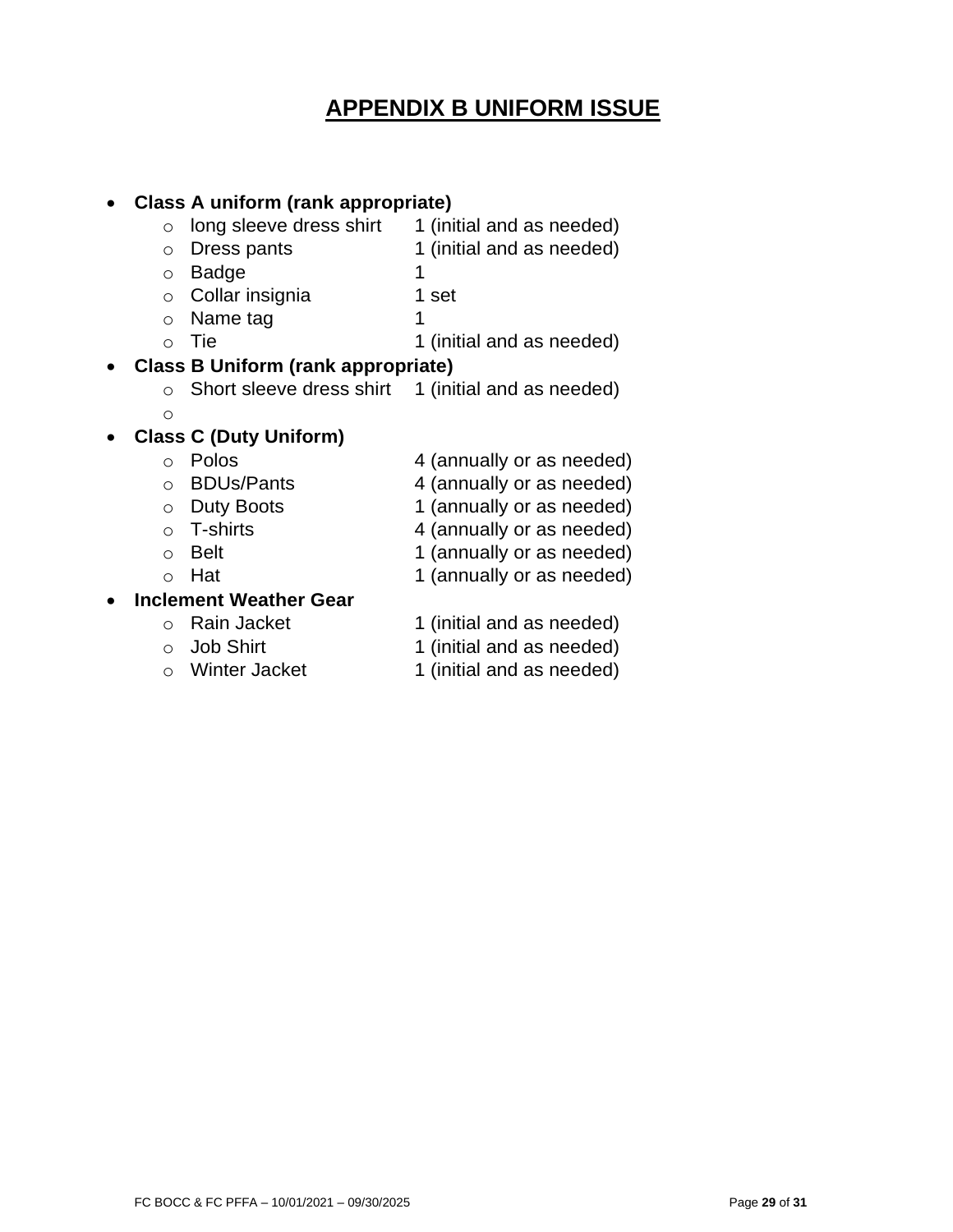## **GRIEVANCE FORM – FLAGLER COUNTY**

#### **A form can be created after confirmation that all relevant and necessary fields are listed below:**

| Grievant:____________________________                   |                                                                              |  |
|---------------------------------------------------------|------------------------------------------------------------------------------|--|
|                                                         |                                                                              |  |
|                                                         |                                                                              |  |
| Location of Reporting:_________________________________ |                                                                              |  |
|                                                         |                                                                              |  |
| <b>Seniority Date:</b>                                  |                                                                              |  |
|                                                         | Article __________________________Violated (including relevant provisions)   |  |
|                                                         |                                                                              |  |
|                                                         |                                                                              |  |
|                                                         | Statement of Grievance (be specific)<br>Statement of Grievance (be specific) |  |
| Union Rep: _________________________________            |                                                                              |  |
|                                                         |                                                                              |  |
|                                                         |                                                                              |  |
|                                                         |                                                                              |  |
|                                                         |                                                                              |  |
|                                                         |                                                                              |  |
| Date Delivered:__________________                       |                                                                              |  |
|                                                         |                                                                              |  |
|                                                         |                                                                              |  |
|                                                         |                                                                              |  |
|                                                         |                                                                              |  |
|                                                         |                                                                              |  |
|                                                         |                                                                              |  |
|                                                         |                                                                              |  |
|                                                         |                                                                              |  |
|                                                         |                                                                              |  |
| Date Delivered:                                         |                                                                              |  |